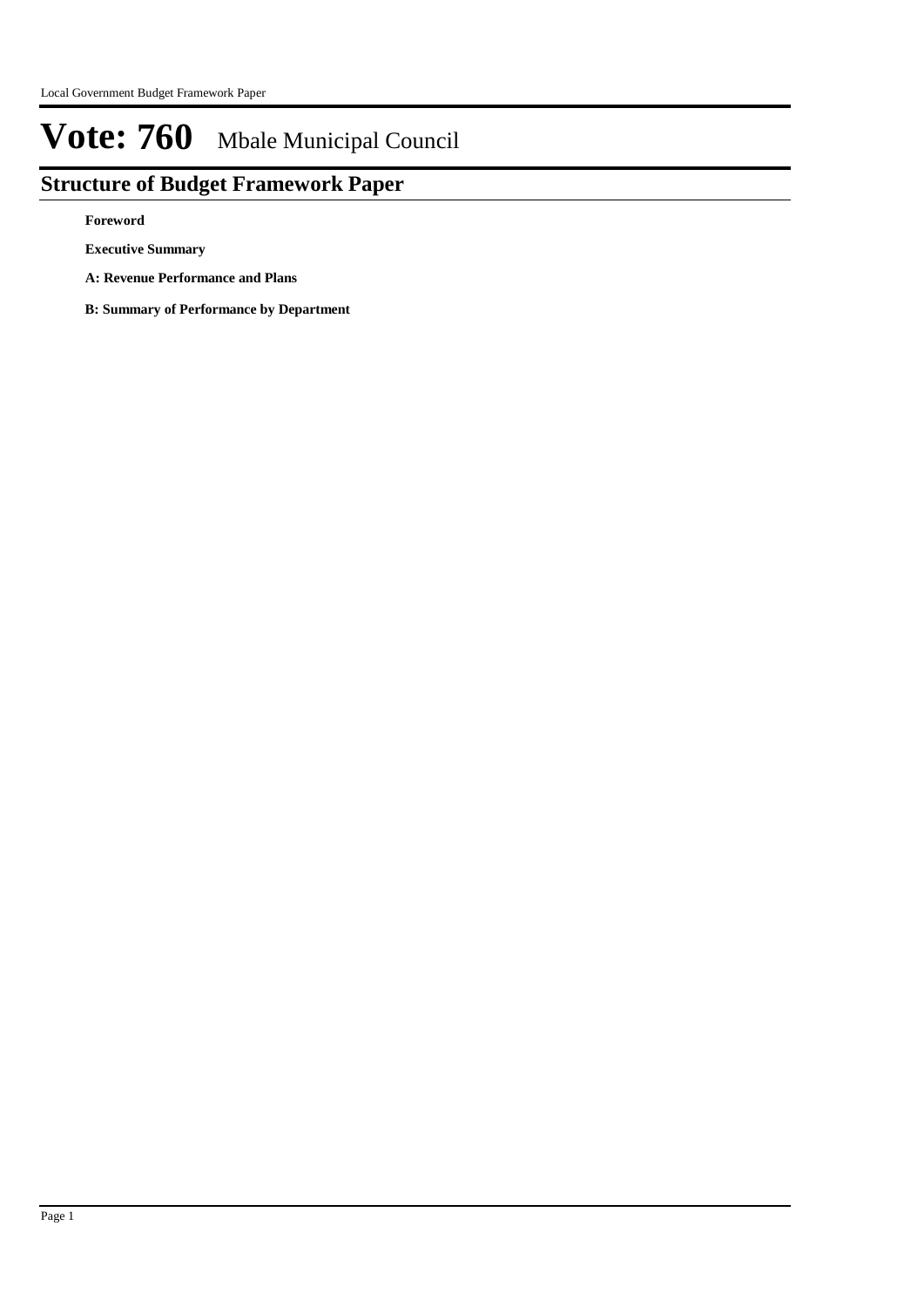## **Foreword**

I am glad to present this Budget Framework Paper for Mbale Municipal Council for FY 2016/17 to all the stakeholders of Mbale Municipality. This budget framework paper was prepared on the understanding that; the bottom-up planning process is critical in deepening decentralization and addressing the concerns of the Mbale community we serve in particular.

This now kicks off the planning process cycle where the Annual Budgets FY 2016/17 and the 5 Year Development plans 2015/16-2019/20 will be extracted. This paper is a product of many stakeholders consultative meetings/conferences held right from the Ward Investment Committees up to the Municipal Budget Conference where sectoral priorities were agreed upon. It is my considered opinion that; what is contained in here is a basis for producing good implementable plans to address the challenging development issues facing this Municipality in her quest to transform into a City. This however shall call for the support of both central Government support and donors. May I urge the concerned persons to be mindful of the planning cycle and ensure that; the Annual Workplans are approved by the end of the month of February and the Annual Budget laid before 31st May. I also implore all those charged with the responsibility of monitoring to perform this with great zeal and vigilance for

better future of the citizens of this great Municipality.

FOR GOD AND MY COUNTRY.

**MAFABI MUTWALIBI ZANDYA MAYOR, MBALE MUNICIPAL LOCAL GOVERNMENT COUNCIL**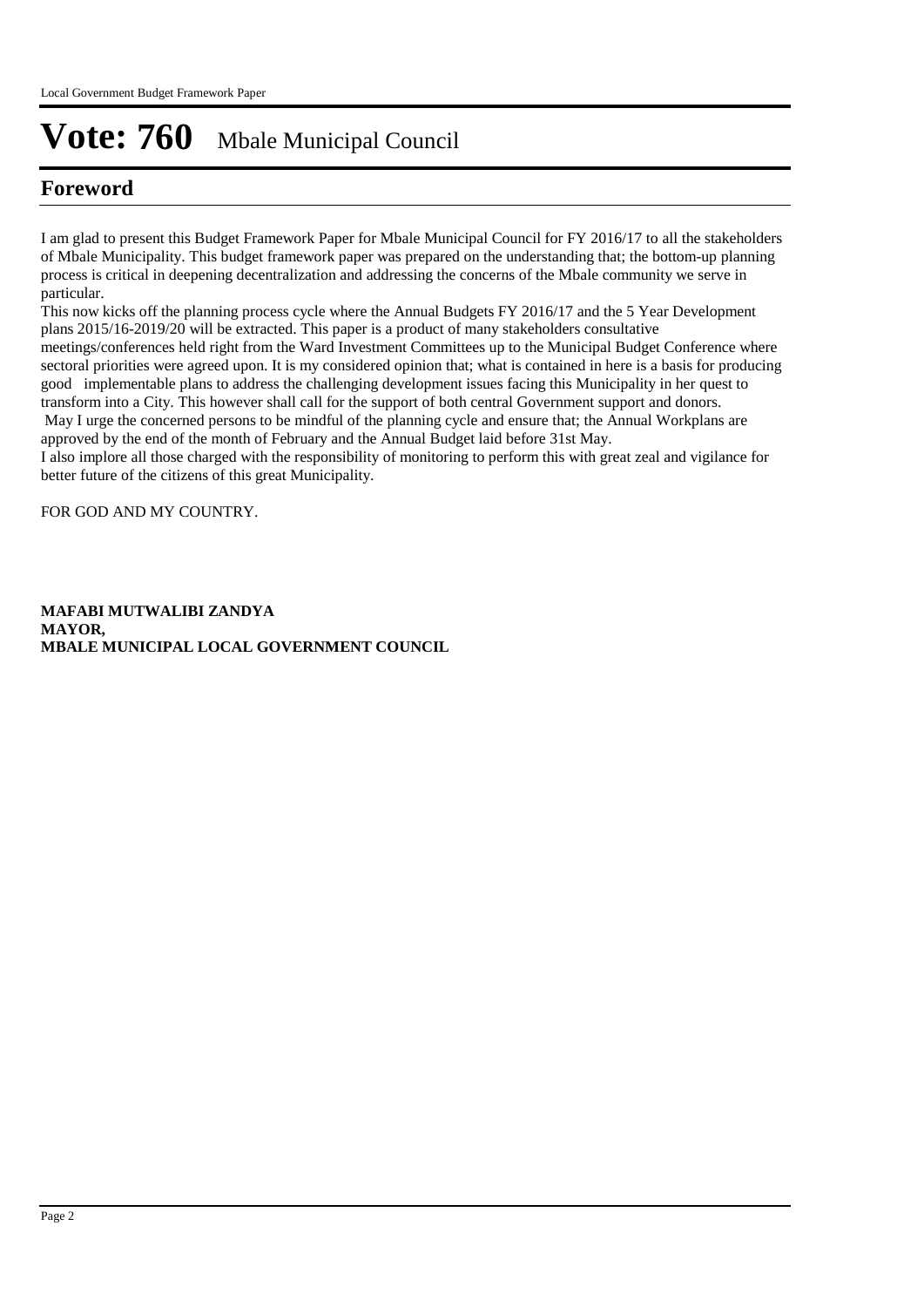### **Executive Summary**

#### **Revenue Performance and Plans**

|                                        | 2015/16                | 2016/17                                    |                        |
|----------------------------------------|------------------------|--------------------------------------------|------------------------|
| UShs $000's$                           | <b>Approved Budget</b> | <b>Receipts by End</b><br><b>September</b> | <b>Proposed Budget</b> |
|                                        |                        |                                            |                        |
| 1. Locally Raised Revenues             | 4,817,053              | 473,923                                    | 4,975,056              |
| 2a. Discretionary Government Transfers | 6,151,007              | 306,745                                    | 6,651,870              |
| 2b. Conditional Government Transfers   | 9,397,835              | 2,252,055                                  | 8,805,033              |
| 2c. Other Government Transfers         | 1,361,282              | 3,387,265                                  | 1,303,490              |
| <b>Total Revenues</b>                  | 21,727,176             | 6,419,989                                  | 21,735,449             |

*Revenue Performance in the first quarter of 2015/16*

The Municipal council budget estimates for FY 2015/16 was UGX 21,724,421,000 of which UGX 6,419,989,000 was received in quarter 2 representing 30% of the annual budget. Out of the funds received Local revenue was UGX 473,923,000 (10%) both by the Municipal council and 3 divisions, Discretionary Government transfers UGX 306,745,000(5 %), Conditional Government Transfers 2,252,055,000 (24%], OGT was UGX 3,387,265,000( 249%).The receipts in the second quarter were at 30% due to low local revenue c

#### *Planned Revenues for 2016/17*

The Municipality budget for FY 2016/17 expects Ushs 21,735,449,000/=, mainly from conditional government transfers 8,805,033,000/=[40.5 %], Discretionary government transfers 30.5 % i.e U shs. 6,651,870,000/=[Urban unconditional wage & nonwage, Municipal Discretionary Development Equalization Grant-DDEG/USMID], Other government conditional transfers 1,303,490,000/=[6 %]. It is evisaged that Local revenue is projected to contribute 22% of the total budget(UGX 4,975,056,000). No Donor funding

#### **Expenditure Performance and Plans**

|                            | 2015/16                |                                                    | 2016/17                |  |
|----------------------------|------------------------|----------------------------------------------------|------------------------|--|
| <b>UShs 000's</b>          | <b>Approved Budget</b> | <b>Actual</b><br><b>Expenditure by</b><br>end Sept | <b>Proposed Budget</b> |  |
| 1a Administration          | 3,634,031              | 340,547                                            | 4,247,851              |  |
| 2 Finance                  | 819,575                | 99,609                                             | 839,747                |  |
| 3 Statutory Bodies         | 734,106                | 67,067                                             | 562,633                |  |
| 4 Production and Marketing | 104,567                | $\Omega$                                           | 57,713                 |  |
| 5 Health                   | 1,005,505              | 263,601                                            | 1,032,508              |  |
| 6 Education                | 8,185,504              | 1,918,429                                          | 7,816,661              |  |
| 7a Roads and Engineering   | 6,163,907              | 1,699,279                                          | 6,288,535              |  |
| 7b Water                   | $\mathbf{0}$           | $\Omega$                                           | $\Omega$               |  |
| 8 Natural Resources        | 425,849                | 10,635                                             | 426,042                |  |
| 9 Community Based Services | 373,257                | 117,800                                            | 294,997                |  |
| 10 Planning                | 156,959                | 19,818                                             | 50,077                 |  |
| 11 Internal Audit          | 123,916                | 17,217                                             | 118,686                |  |
| <b>Grand Total</b>         | 21,727,176             | 4,554,001                                          | 21,735,449             |  |
| Wage Rec't:                | 7,275,080              | 1,582,965                                          | 7,290,073              |  |
| Non Wage Rec't:            | 8,143,873              | 1,464,124                                          | 8,227,774              |  |
| Domestic Dev't             | 6,308,223              | 1,506,912                                          | 6,217,602              |  |
| Donor Dev't                | 0                      | 0                                                  | 0                      |  |

#### *Expenditure Performance in the first quarter of 2015/16*

The quarter allocation to departments was UGX 6,387,902,000(20% of the budget received) .The departments spent a total of UGX 4,554,001,000(71%) at the end of first quarter of which UGX 1,582,965,000(100% of the annual budget) was wages, UGX 1,464,124,000 (90% of the annual budget) was non-wage, UGX 1,506,912,000 (48%of the annual budget) was Domestic development revenue.

Some departments did not spend 100% of the quarter fund like roads spent 86%because work stalled due to delayed Page 3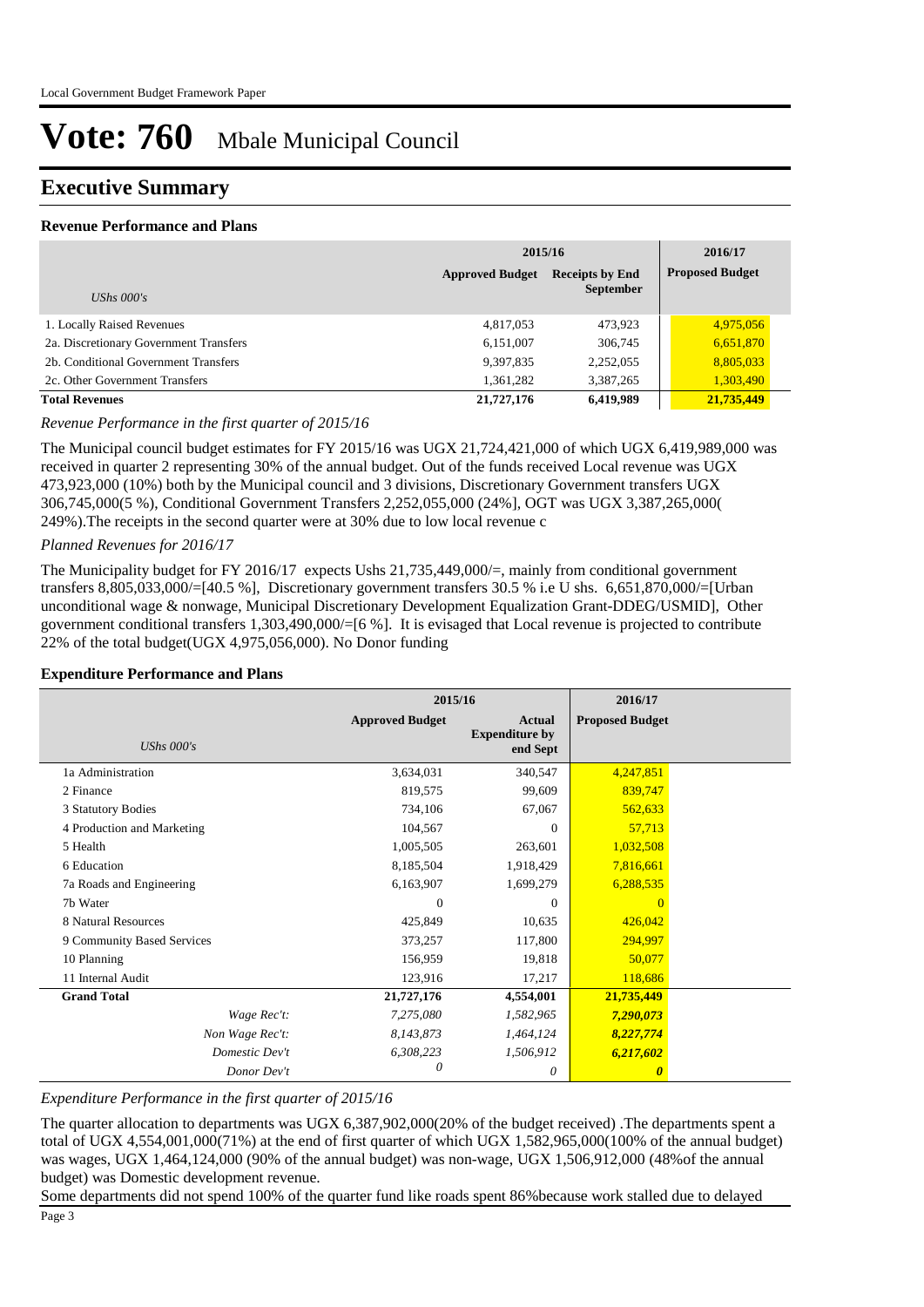### **Executive Summary**

#### design revie

#### *Planned Expenditures for 2016/17*

The planned expenditure in FY 2016/17 will be UGX 21,735,449,000 where by UGX 7,290,073,000 will be spent on staff wages (Education staff, health workers, traditional workers etc.) and this will take 37% , UGX 8,227,774,000 will be spent on non-wage activities taking 37% of the expenditure and UGX 6,217,662,000 will be spent on Development activities taking 25% of the expenditure. The department that will take highest percentage will be Education sector taking 41.0% ( UGX 7,816,681,000), followe

#### *Medium Term Expenditure Plans*

The Municipal medium term plans includes the following, in administration: Carry out staff training which will include professional training, Discretional institutional strengthening and Generic modules, Fencing & Renovation works of the Main Administration Block [Phase ii] , Finance includes Holding of the budget conference, Preparation of the second 5 Year Development plan [2015/16-2019/20], Preparation and submission of Final accounts to Auditor General's office, Servicing of the Housing f

#### **Challenges in Implementation**

Court cases /Litigation awarded costs against council still constitute to be major constraint hampering future plans implementation in the Local Government. Delayed release of some programme funds such as USMID/DD affects implementation of some of the planned activities/projects. Many policy reforms and their Implementation strategies which are usually communicated unilaterally and without adequate sensitization, trainings & legal frameworks, Poor monitoring, Supervision, and untimely public acc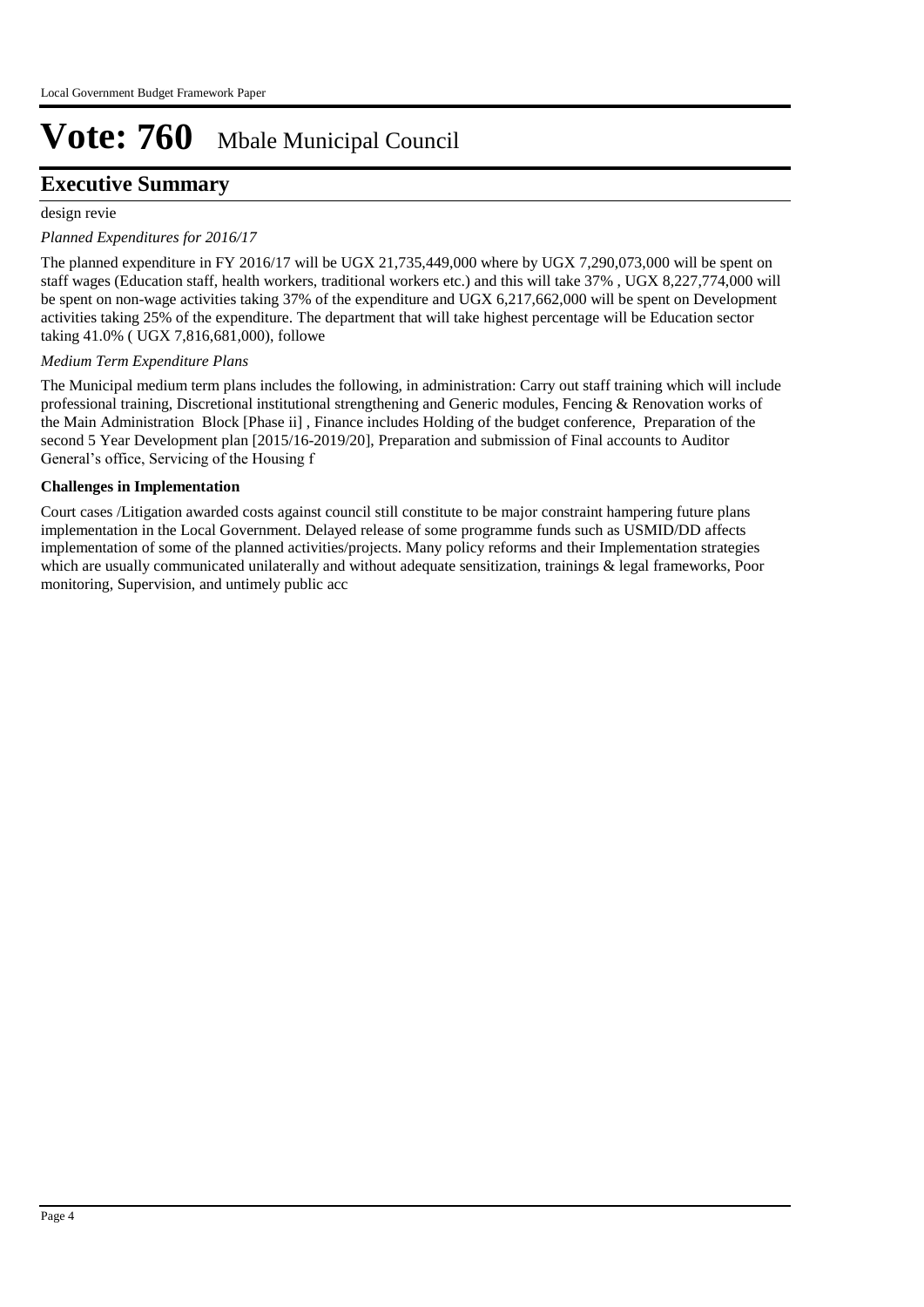## **A. Revenue Performance and Plans**

|                                                                                  | 2015/16                | 2016/17                                    |                        |
|----------------------------------------------------------------------------------|------------------------|--------------------------------------------|------------------------|
| UShs $000's$                                                                     | <b>Approved Budget</b> | <b>Receipts by End</b><br><b>September</b> | <b>Proposed Budget</b> |
| <b>1. Locally Raised Revenues</b>                                                | 4,817,053              | 473,923                                    | 4,975,056              |
| <b>Land Fees</b>                                                                 | 414,118                | 99,744                                     | 59,918                 |
| Property related Duties/Fees                                                     | 1,200,000              | 724                                        | 1,260,000              |
| Other Fees and Charges                                                           | 119,761                | 54,718                                     | 125,939                |
| <b>Occupational Permits</b>                                                      | 5,575                  | $\overline{0}$                             | 5,854                  |
| Miscellaneous                                                                    | 13,910                 | 158,550                                    | 14,607                 |
| Market/Gate Charges                                                              | 1,026,060              | 2,570                                      | 1,077,363              |
| Lock-up Fees                                                                     | 62,000                 | $\Omega$                                   | 65,100                 |
| Local Service Tax                                                                | 104,832                | 4,614                                      | 110,074                |
| Refuse collection charges/Public convinience                                     | 6,520                  | $\Omega$                                   | 6,862                  |
| Local Government Hotel Tax                                                       |                        | $\overline{0}$                             | 108,990                |
| <b>Public Health Licences</b>                                                    | 7,525                  | $\overline{0}$                             | 7,901                  |
| <b>Inspection Fees</b>                                                           | 27,350                 | $\mathbf{0}$                               | 28,718                 |
| Ground rent                                                                      |                        | $\overline{0}$                             | 286,808                |
| <b>Business licences</b>                                                         | 220.456                | 33,823                                     | 231,479                |
| <b>Application Fees</b>                                                          | 6,963                  | 155                                        | 7,311                  |
| Animal & Crop Husbandry related levies                                           | 43,200                 | $\overline{0}$                             | 45,360                 |
| <b>Agency Fees</b>                                                               | 5,000                  | $\overline{0}$                             |                        |
| Advertisements/Billboards                                                        | 150,000                | $\mathbf{0}$                               | 157,500                |
| Local Hotel Tax                                                                  | 103,800                |                                            |                        |
|                                                                                  | 11,225                 | 5,647<br>$\mathbf{0}$                      | 11,786                 |
| <b>Registration of Businesses</b>                                                | 1,501                  | 113,178                                    | 3,467                  |
| Rent & rates-produced assets-from private entities                               | 205,502                | $\overline{0}$                             | 11,029                 |
| Sale of (Produced) Government Properties/assets<br>Sale of Land                  |                        | $\overline{0}$                             | 210,000                |
| Park Fees                                                                        | 1,074,733              | $\overline{0}$                             | 1,131,620              |
| Registration (e.g. Births, Deaths, Marriages, etc.) Fees                         | 7,022                  | 200                                        | 7,374                  |
|                                                                                  | 6,151,007              |                                            | 6,651,870              |
| 2a. Discretionary Government Transfers                                           | 764,612                | 306,745                                    | 803,549                |
| Urban Unconditional Grant (Wage)<br>District Unconditional Grant (Wage)          |                        | 167,675<br>7,488                           |                        |
| Urban Discretionary Development Equalization Grant                               | 38,938<br>5,031,710    |                                            | 5,427,763              |
|                                                                                  |                        | 52,646                                     | 420,557                |
| Urban Unconditional Grant (Non-Wage)                                             | 315,747                | 78,937                                     |                        |
| <b>2b. Conditional Government Transfers</b>                                      | 9,397,835              | 2,252,055                                  | 8,805,033<br>2,013,134 |
| Sector Conditional Grant (Non-Wage)<br>Sector Conditional Grant (Wage)           | 2,279,424              | 746,741                                    |                        |
|                                                                                  | 6,486,530              | 1,407,802                                  | 6,486,523              |
| Development Grant                                                                | 354,600                | 70,920                                     | 140,488                |
| Support Services Conditional Grant (Non-Wage)                                    | 277,280                | 26,592                                     | 164,887                |
| 2c. Other Government Transfers                                                   | 1,361,282              | 3,387,265                                  | 1,303,490              |
| Un spent USMIID(MDG)                                                             |                        | 2,462,782                                  |                        |
| Other Transfers from Central Government[YLP]                                     |                        | $\boldsymbol{0}$                           | 59,601                 |
| Un spent USMIID(CBG)                                                             |                        | 454,504                                    |                        |
| Un spent TSUPU/YLP                                                               |                        | 95,709                                     |                        |
| Un spent PHC                                                                     |                        | 50,339                                     |                        |
| Primary Leaving Exams Grant [PLE] from UNEB                                      | 4,555                  | $\mathbf{0}$                               |                        |
| Other Transfers from Central Government[URF]                                     |                        | $\mathbf{0}$                               | 1,238,727              |
| Other Transfers from Central Government[PLE]                                     |                        | $\boldsymbol{0}$                           | 5,163                  |
| Other Transfers from Central Government [Youth Livelihood<br>Programme] Fund-YLP | 100,000                | $\mathbf{0}$                               |                        |
| NEMA Compost Management Grant                                                    |                        | 22,315                                     |                        |
| Uganda Road Fund                                                                 | 1,256,727              | 301,616                                    |                        |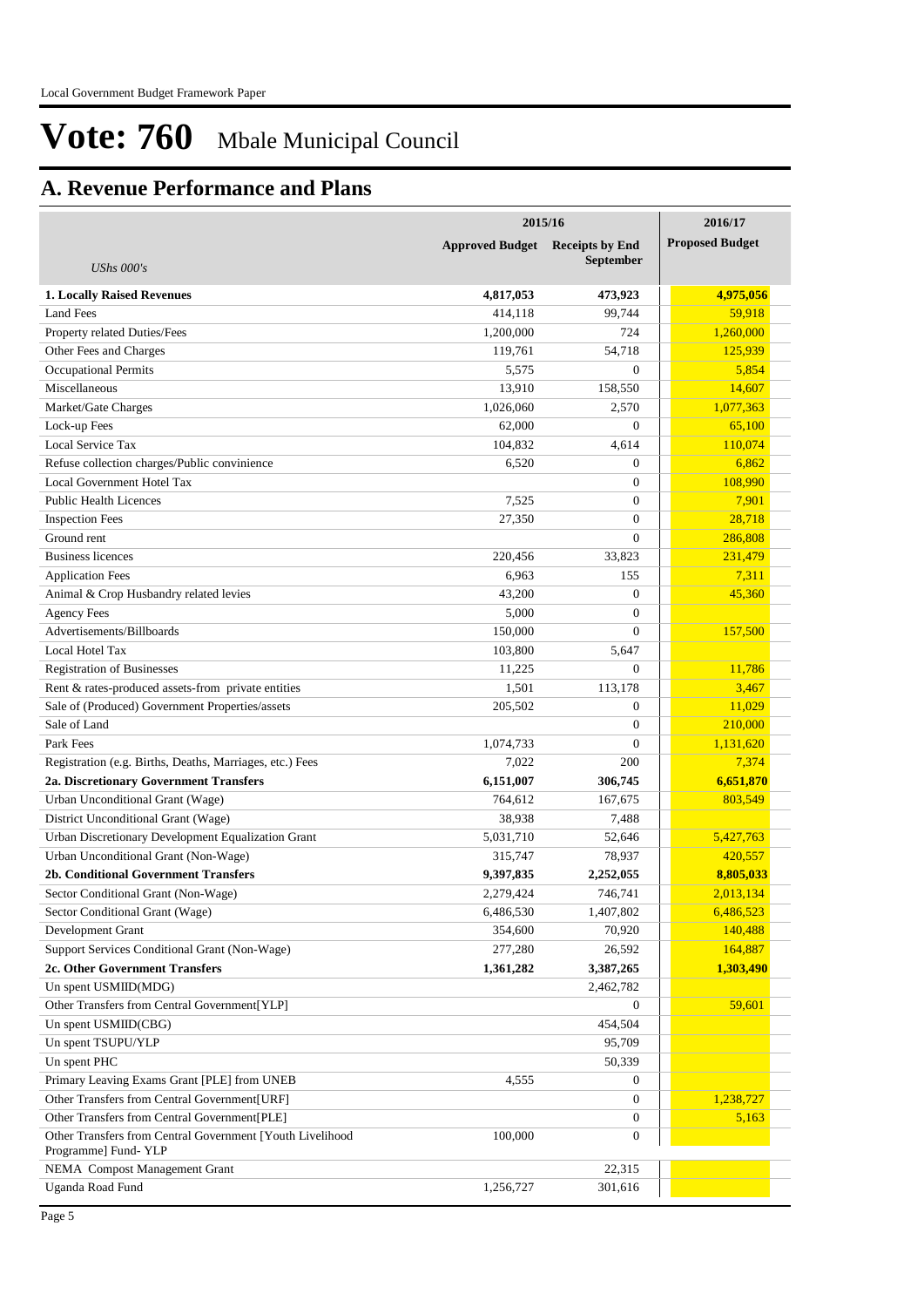### **A. Revenue Performance and Plans**

**Total Revenues 21,727,176 6,419,989 21,735,449**

#### **Revenue Performance in the first Quarter of 2015/16**

*(i) Locally Raised Revenues* 

In the first quarter of the FY 2015/16 the Municipal council received UGX 473,923,000 from locally raised revenue representing 10% of the quarter budget both by the 3 divisions and Municipal council. The municipality did not realise 100% as it was planned due to refusal of tax payers to pay all the tax due to them.

*(ii) Central Government Transfers*

In the first quarter of the FY 2015/16 the Municipality received UGX 5,946,953,000 from central government transfer representing 47% of the annual budget. The receipts were at 47% because not all the conditional grants from central government transfers were realized at 100% as planned especially staff salaries, USMID and UPE capitation grants.

*(iii) Donor Funding*

No donor funding planned and realized.

#### **Planned Revenues for 2016/17**

#### *(i) Locally Raised Revenues*

*(ii) Central Government Transfers* The expected local revenue for FY 2016/2017 for the municipality is UGX 4,975,056,000 from all local revenue sources such as park fees, property rate tax, local service tax, hotel taxes among others of which 50% will be transferred to 3 Divisions of Wanale, Northern & Industrial Councils as Locally raised revenue for Development from 29 revenue sources. There is slight increase in local revenue because the municipality is expecting more money from the Mbale central market and property rat

The Municipality expects Ushs 16,760,393,000/=, mainly from Central government grants i.e conditional government transfers 8,805,033,000/=, Other government conditional transfers 1,303,490,000/=, Discretionary government transfers U shs.6,651,870,000/=

*(iii) Donor Funding*

No Donor funding is expected 2016/17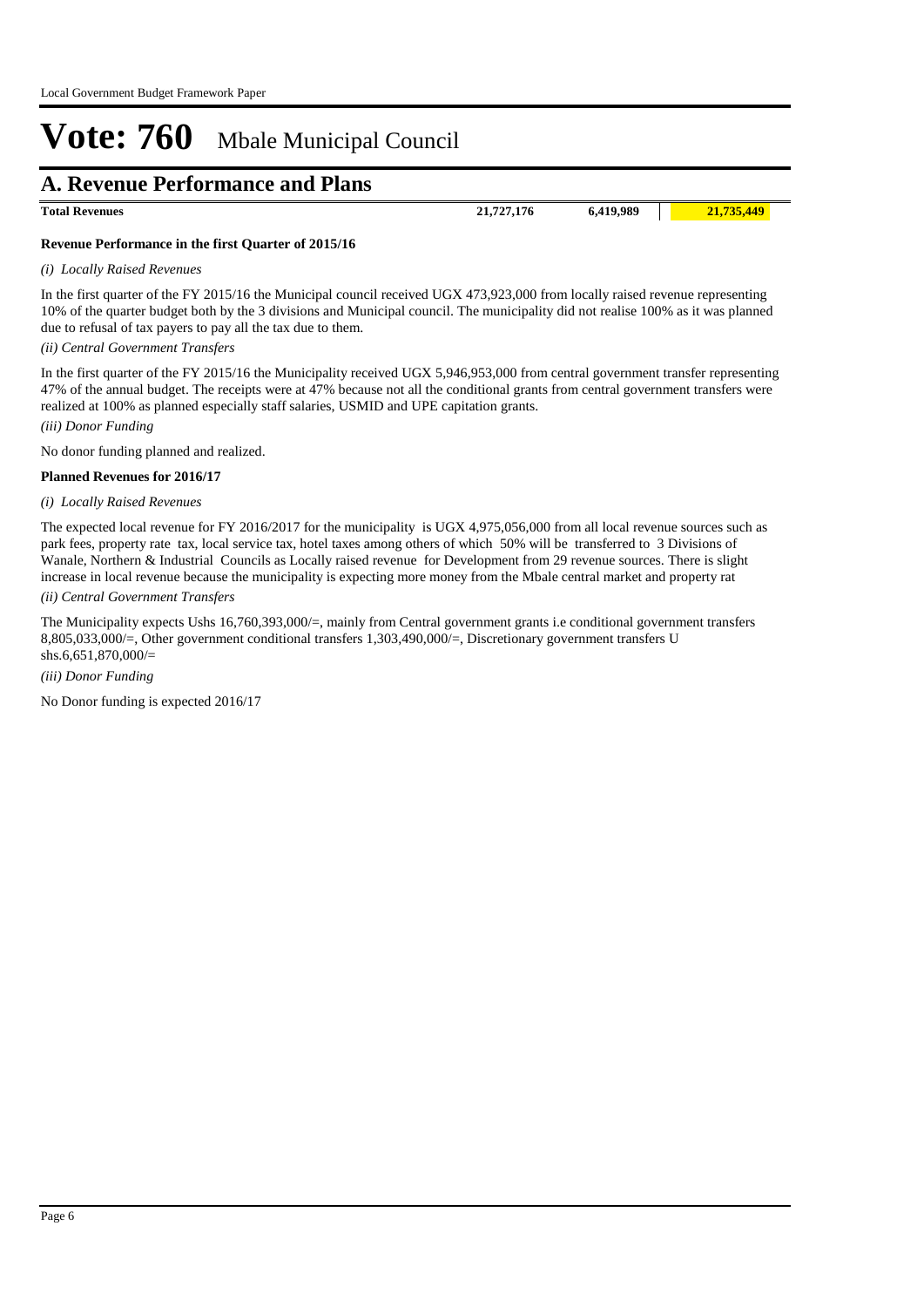### **Summary of Performance and Plans by Department**

### *Workplan 1a: Administration*

#### **(i) Overview of Workplan Revenue and Expenditures**

| <b>UShs Thousand</b>                               |                                  | 2015/16                       | 2016/17                          |
|----------------------------------------------------|----------------------------------|-------------------------------|----------------------------------|
|                                                    | <b>Approved</b><br><b>Budget</b> | <b>Outturn by</b><br>end Sept | <b>Proposed</b><br><b>Budget</b> |
| A: Breakdown of Workplan Revenues:                 |                                  |                               |                                  |
| <b>Recurrent Revenues</b>                          | 2,948,592                        | 394,308                       | 3,494,559                        |
| <b>Locally Raised Revenues</b>                     | 254,086                          | 97,496                        | 528,240                          |
| Multi-Sectoral Transfers to LLGs                   | 2.304.623                        | 206.298                       | 2.419.854                        |
| Support Services Conditional Grant (Non-Wage)      | 8,304                            | 2,200                         | 164,887                          |
| Urban Unconditional Grant (Non-Wage)               | 30,665                           | 21,167                        | 30,665                           |
| Urban Unconditional Grant (Wage)                   | 350,913                          | 67,147                        | 350,913                          |
| <b>Development Revenues</b>                        | 685,439                          | 458,458                       | 753,292                          |
| <b>Locally Raised Revenues</b>                     | 20,000                           | 0                             |                                  |
| Multi-Sectoral Transfers to LLGs                   | 159,285                          | $\Omega$                      |                                  |
| Unspent balances – Other Government Transfers      |                                  | 454,504                       |                                  |
| Urban Discretionary Development Equalization Grant | 506.154                          | 3.953                         | 753,292                          |
| <b>Total Revenues</b>                              | 3,634,031                        | 852,765                       | 4,247,851                        |
| <b>B: Overall Workplan Expenditures:</b>           |                                  |                               |                                  |
| Recurrent Expenditure                              | 2,948,592                        | 338,918                       | 3,494,559                        |
| Wage                                               | 350.913                          | 67,147                        | 350.913                          |
| Non Wage                                           | 2,597,679                        | 271,772                       | 3,143,647                        |
| Development Expenditure                            | 685,439                          | 1.629                         | 753,292                          |
| Domestic Development                               | 685,439                          | 1,629                         | 753,292                          |
| Donor Development                                  | $\mathbf{0}$                     | $\overline{0}$                | $\overline{0}$                   |
| <b>Total Expenditure</b>                           | 3,634,031                        | 340,547                       | 4,247,851                        |

*Revenue and Expenditure Performance in the first quarter of 2015/16*

The department received a total of UGX 852,765,000 representing 23% of the annual budget and 94% of the quarterly budget. On the receipts received UGX 394,308,000 was recurrent revenue from sources such as Locally raised revenues, Urban unconditional grant -non-wage, Conditional grant to PAF Monitoring, Transfer of Urban unconditional grant Wage and Multisectoral transfers to LLGs and UGX 458,458,000 was development revenue from USMIID and LGMSD for Capacity Building Grant. The expenditure in

#### *Department Revenue and Expenditure Allocations Plans for 2016/17*

The Administration department plans to receive and spend UGX 4,247,851,000 in the FY 2016/17 from Government transfers and Local Revenue. Out of the funds expected UGX 3,494,559,000 will be spent on recurrent activities which includes staff wages, Multi sectoral transfers to 3 divisions, whereas UGX 753,292,000 will be urban Discretionary development equalization grant to be spent on CBG (USMID) workplan. There is an increases in the sector budget allocations compared to IPFs in previous year.

#### **(ii) Summary of Past and Planned Workplan Outputs**

#### *Physical Performance in the first quarter of 2015/16*

Tonners and printing paper were procured for printing pay rolls and payslips.Co-ordination and reporting was ably done.salaries and pension were paid promptly to the staff,allowances for for all the employess were paid.Staff salary and Allowances paid, medical expenses paid, incapacity, death expenses, advertising and public relations, workshops and seminars held, staff trained, stationary, telecommunications, guards paid, consultancy services, travel inland and abroad expenses, fuel oils and lu

#### *Plans for 2016/17 by Vote Function*

Staff salary and Allowances paid, medical expenses paid, incapacity, death expenses, advertising and public relations, workshops and seminars held, staff trained, stationary, telecommunications, guards paid, consultancy services, travel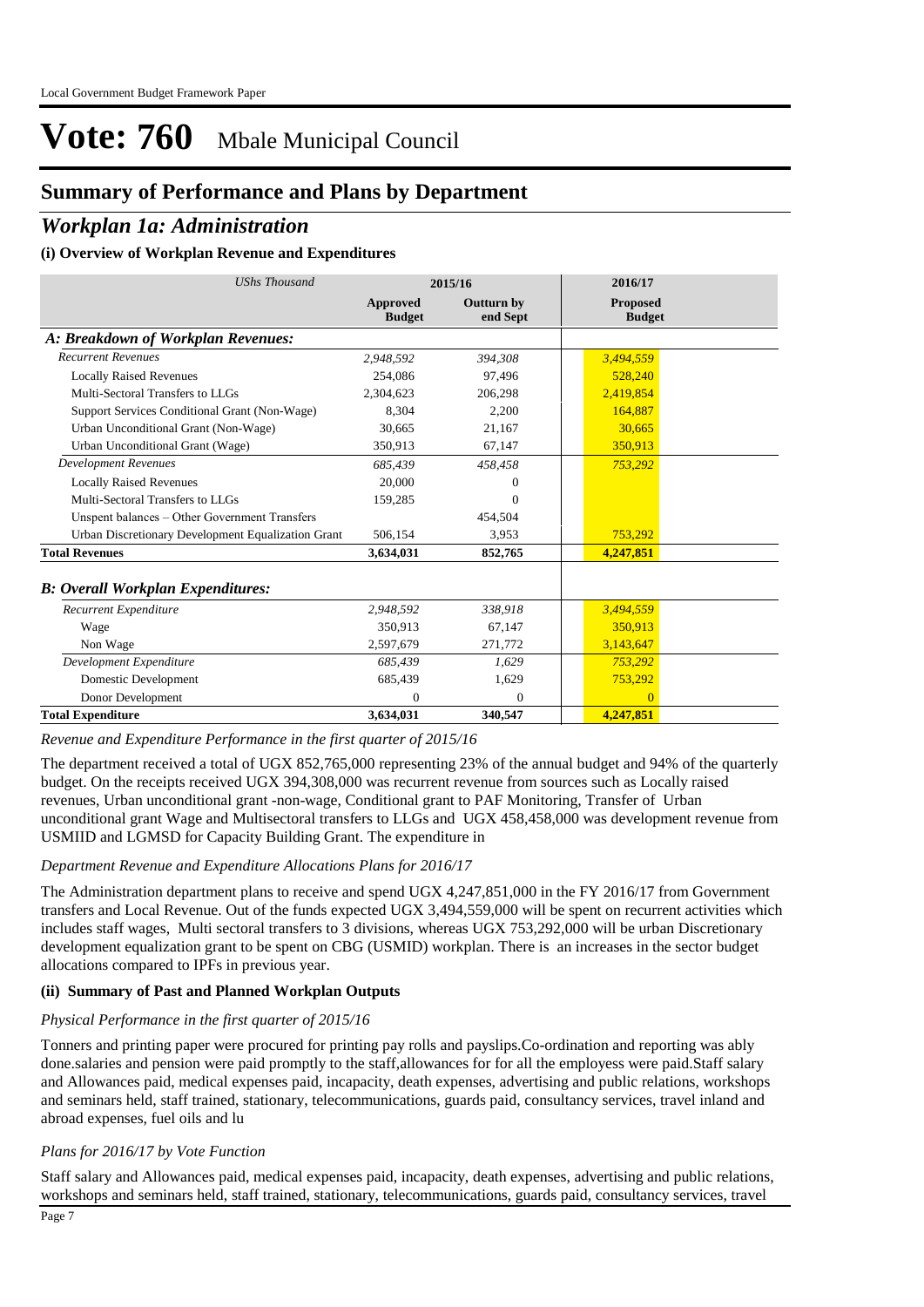### *Workplan 1a: Administration*

inland and abroad expenses, fuel oils and lubricants paid, vehicle maintained, contributions to functions, property enumeration and valuation carried out. Internet/ Intercom Connectivity Installed, web Hosting carried, Prepaid costs for the Hotline[ Complaints Ha

#### *Medium Term Plans and Links to the Development Plan*

Carry out staff training which will include profesional training, Discretional institutional stregthening and Generic modules, attachments and coaching, procurement of servicing the equipments, and purchase of a generator, payment for Municipal security, Fencing and Renovation of the Main Administration Block on Plot 62-68, Republic street.

#### None **(iii) Details of Off-Budget Activities carried out by NGOs, Central Government, the Private Sector and Donors**

#### **(iv) The three biggest challenges faced by the department in improving local government services**

#### *Under staffing 1.*

The department is under staffed, there is a need to recruit more staff for better service delivery

#### *Infrastructure inadequate and strained 2.*

Most of the existing office accomodation infrastructure is old and dilipidated, requires total overhaul/reconstruction.

#### *Human Resources Management Gaps 3.*

The quality of staff require more capacity building in report writing skills, handling appraisals and accounting for daily transactions.

### *Workplan 2: Finance*

#### **(i) Overview of Workplan Revenue and Expenditures**

| <b>UShs Thousand</b>                          | 2015/16                   |                               | 2016/17                          |  |  |
|-----------------------------------------------|---------------------------|-------------------------------|----------------------------------|--|--|
|                                               | Approved<br><b>Budget</b> | <b>Outturn by</b><br>end Sept | <b>Proposed</b><br><b>Budget</b> |  |  |
| A: Breakdown of Workplan Revenues:            |                           |                               |                                  |  |  |
| <b>Recurrent Revenues</b>                     | 687,575                   | 163,854                       | 706,842                          |  |  |
| <b>Locally Raised Revenues</b>                | 405.438                   | 90.095                        | 405,438                          |  |  |
| Multi-Sectoral Transfers to LLGs              | 88.669                    | 22,372                        | 88,669                           |  |  |
| Support Services Conditional Grant (Non-Wage) | 2,994                     | 1,642                         |                                  |  |  |
| Urban Unconditional Grant (Non-Wage)          | 39.490                    | 12,000                        | 61,751                           |  |  |
| Urban Unconditional Grant (Wage)              | 150,984                   | 37,746                        | 150,984                          |  |  |
| <b>Development Revenues</b>                   | 132,000                   | 3,100                         | 132,905                          |  |  |
| <b>Locally Raised Revenues</b>                | 132,000                   | $\mathbf{0}$                  | 132,905                          |  |  |
| Multi-Sectoral Transfers to LLGs              |                           | 3,100                         |                                  |  |  |
| <b>Total Revenues</b>                         | 819,575                   | 166,954                       | 839,747                          |  |  |
| <b>B</b> : Overall Workplan Expenditures:     |                           |                               |                                  |  |  |
| Recurrent Expenditure                         | 687,575                   | 84,509                        | 706,842                          |  |  |
| Wage                                          | 150,984                   | 37,746                        | 150,984                          |  |  |
| Non Wage                                      | 536,591                   | 46,763                        | 555,858                          |  |  |
| Development Expenditure                       | 132,000                   | 15,100                        | 132,905                          |  |  |
| Domestic Development                          | 132,000                   | 15,100                        | 132,905                          |  |  |
| Donor Development                             | $\Omega$                  | $\theta$                      | $\Omega$                         |  |  |
| <b>Total Expenditure</b>                      | 819,575                   | 99,609                        | 839,747                          |  |  |

*Revenue and Expenditure Performance in the first quarter of 2015/16*

By end of first quarter, shs 166,954,000 was realised by the department representing 81.4% of the expected approved budget of shs204,894,000= . Of the total amount realised, shs 1,642,000 was for PAF monitoring (1%) , shs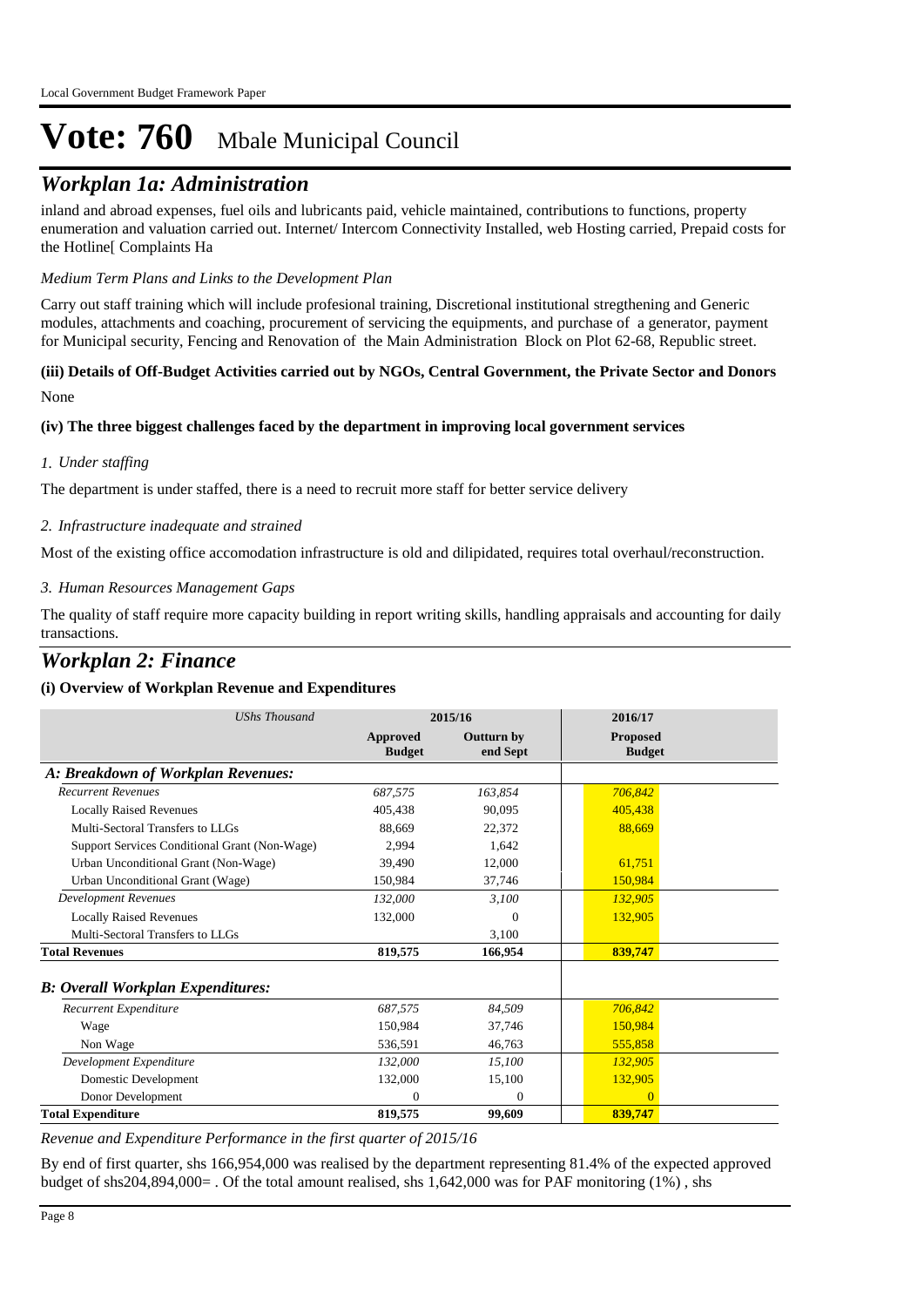## *Workplan 2: Finance*

90,095,000 locally raised revenues (53.9%) , shs 25,472,000 Multi sectoral transfers to LLG's (15.3%), shs 37,746,000 Urban un conditional grant -wage (102%) and shs 12,000,000 was for Urban un conditional grant-non wage (7.2%). Out of the realised revenue for the quarter, shs

#### *Department Revenue and Expenditure Allocations Plans for 2016/17*

In the FY 2016/17 the department plans to receive and spend a total of UGX 839,747,000. Out of the funds expected UGX 706,842,000 will be recurrent revenues including staff wages of UGX 150,984,000, Multi sectoral Transfers to LLGs non wage will be UGX 88,669,000 and UGX 132,000,000 local revenue on Domestic Development for servicing the Housing Finance Loan.There is an increase in the receipts due to increase in local revenue allocations to the department 2016/17.

#### **(ii) Summary of Past and Planned Workplan Outputs**

#### *Physical Performance in the first quarter of 2015/16*

The deparment had planned to settle the balance of the loan (shs 261 m) with Housing Finance Bank which was used to procure about 1,300 acres of land. However this was not met and the loan was re scheduled to be cleared in two (2) years. Most revenue utilities were advertised and contracted out with the aim of improving revenue performance.

#### *Plans for 2016/17 by Vote Function*

Prepared and submitted end of year financial statements / Financial report to OAG before 30/09/2017,Quarterly reports on finance management and audit querries submitted and discussed. Increased interaction with various stake holders to ensure collection of LST is done with ease in all Divisions of Council, Held consultative management meetings, Established revenue ceilings, Constituted an active Budget Desk Committee and share information with other departments, Periodic meetings preferably qua

#### *Medium Term Plans and Links to the Development Plan*

Holding of the budget conference, preparation and submission of the reports to Kampala, preparation and renew of the 5 year development plan , annual and quarterly work plans and draft budget estimates prepared, preparation and submission of Final accounts to Auditor Generals office. Servicing of the Housing finance bank loan.

#### None **(iii) Details of Off-Budget Activities carried out by NGOs, Central Government, the Private Sector and Donors**

#### **(iv) The three biggest challenges faced by the department in improving local government services**

#### *Court/ Litigation cases awarded costs as Creditors 1.*

Council has a lot of creditors who are threatening attachment of council's property due to court /Litigation cases.

#### *Staff connivance 2.*

Collusion by some staff who collect and don't remit council revenue.

#### *Policy on of Property Rates Tax Collection 3.*

Potential houses which are supposed to charged property rates are disguised as residential yet they are actually let out. Proof of commercial and non commercial property is a challenge. Also payment by the Land commission is done paid on time.

### *Workplan 3: Statutory Bodies*

#### **(i) Overview of Workplan Revenue and Expenditures**

| UShs Thousand                      |                           | 2015/16                | 2016/17                          |  |
|------------------------------------|---------------------------|------------------------|----------------------------------|--|
|                                    | Approved<br><b>Budget</b> | Outturn by<br>end Sept | <b>Proposed</b><br><b>Budget</b> |  |
| A: Breakdown of Workplan Revenues: |                           |                        |                                  |  |
| <b>Recurrent Revenues</b>          | 734.106                   | 84.524                 | 562,633                          |  |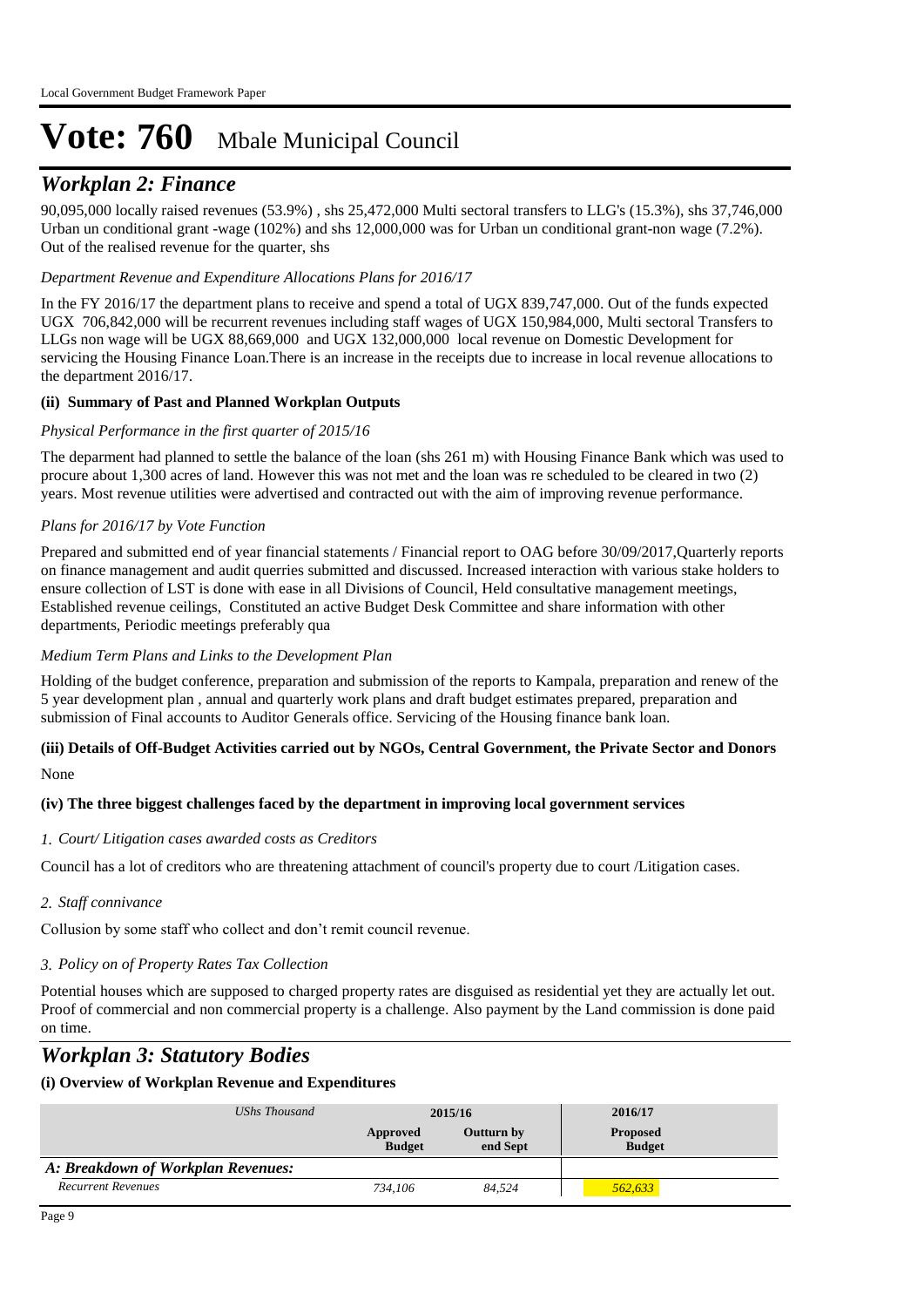### *Workplan 3: Statutory Bodies*

| <b>UShs Thousand</b>                          |                           | 2015/16                       | 2016/17                          |
|-----------------------------------------------|---------------------------|-------------------------------|----------------------------------|
|                                               | Approved<br><b>Budget</b> | <b>Outturn by</b><br>end Sept | <b>Proposed</b><br><b>Budget</b> |
| District Unconditional Grant (Wage)           | 38,938                    | 7,488                         |                                  |
| <b>Locally Raised Revenues</b>                | 412,638                   | 56,550                        | 412,638                          |
| Support Services Conditional Grant (Non-Wage) | 254,021                   | 20,486                        |                                  |
| Urban Unconditional Grant (Non-Wage)          | 28,509                    | 0                             | 111,058                          |
| Urban Unconditional Grant (Wage)              |                           | 0                             | 38,938                           |
| <b>Total Revenues</b>                         | 734,106                   | 84,524                        | 562,633                          |
| <b>B: Overall Workplan Expenditures:</b>      |                           |                               |                                  |
| Recurrent Expenditure                         | 734,106                   | 67,067                        | 562,633                          |
| Wage                                          | 38,938                    | 7,488                         | 38,938                           |
| Non Wage                                      | 695,168                   | 59,579                        | 523,696                          |
| Development Expenditure                       | 0                         | 0                             |                                  |
| Domestic Development                          | 0                         | $\Omega$                      |                                  |
| Donor Development                             | 0                         | $\Omega$                      |                                  |
| <b>Total Expenditure</b>                      | 734,106                   | 67,067                        | 562,633                          |

#### *Revenue and Expenditure Performance in the first quarter of 2015/16*

The department received a total of UGX 84,524,000 representing 46% of the quarter budget in the first quarter and it was all recurrent revenue from local revenue,conditional grants like salary and gratuity,councillors allowance,contracts committee/DSC/PAC grant. Tthe expenditure in the quarter was UGX 67,067,000(37) includinig staff wages of UGX 7,488,000.At the end of the quarter there was a total balance of UGX 17,456,000 meant to cater for the Exgratia payments paid in November, 2015

#### *Department Revenue and Expenditure Allocations Plans for 2016/17*

The Statutory Bodies sector plans to receive and spend UGX 562,633,000 in the FY 2016/17 from central government transfers such as unconditional grant nonwage, salary &gratuity for political elected leaders, councillors allowances[ Ex- gratia] and local revenue.There is a reduction in the receipts compared to the previous year due to reduction in local revenue allocations to the department which the municipality is expecting to collect.

#### **(ii) Summary of Past and Planned Workplan Outputs**

#### *Physical Performance in the first quarter of 2015/16*

Prepared & published Annual/ Quaterly Procurement &Disposal Plans , Prepared Contract Committee Meetings& Minutes, Prepared 4 Quarterly reports to PPDA on procurements handled by PDE, Prepared evaluation reports for every procurements handled, Prepared Bidding documents, Preparation of Contract Documents for Accounting officer to sign for every procurements, Received contract management reports for all procurements, Quarterly airtime,stationery procured, travel inland,office maintainance,welfar

#### *Plans for 2016/17 by Vote Function*

Salary paid, Quarterly airtime, stationery procured, travel inland, office maintenance, welfare, fuel newspapers, procurement of goods and services, Prepared & published Annual/ Quaterly Procurement &Disposal Plans , Prepared a schedule of Contract Committee Meetings& Minutes, Prepared 4 Quarterly reports to PPDA on procurements handled by PDE, Prepared evaluation reports for every procurements handled, Prepared Bidding documents, Preparation of Contract Documents for Accounting officer to sign

#### *Medium Term Plans and Links to the Development Plan*

Policies, Plans and Annual Budgets formulated &Approved by council, Council Meetings held with clear resolutions passed for implementation, Monitored &Evaluated projects and Programmes for effectiveness. Prepared & published Annual/ Quaterly Procurement &Disposal Plans , Prepared a schedule of Contract Committee Meetings& Minutes, Prepared 4 Quarterly reports to PPDA on procurements handled by PDE, Prepared evaluation reports for every procurements handled, Prepared Bidding documents, Preparati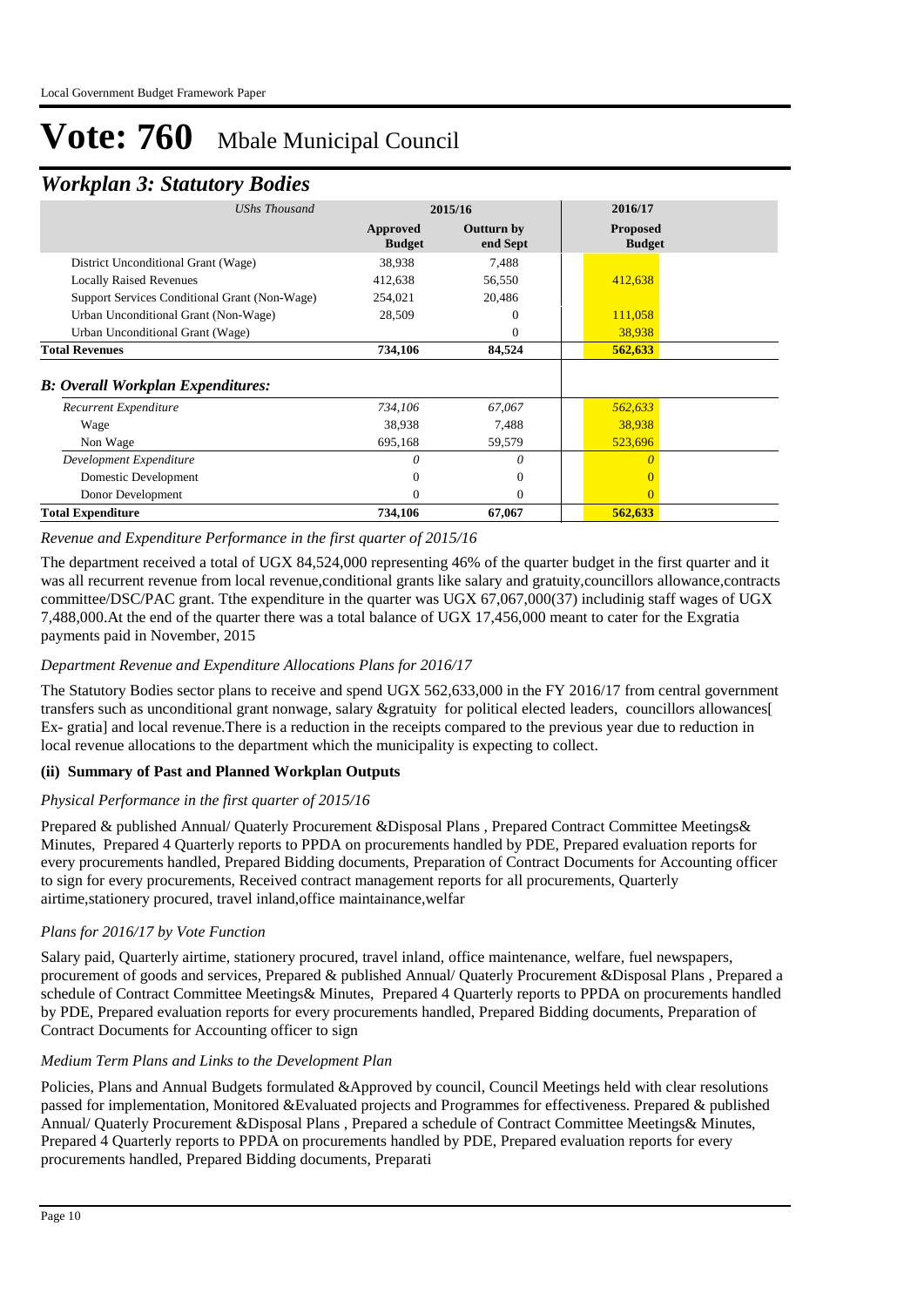## *Workplan 3: Statutory Bodies*

None **(iii) Details of Off-Budget Activities carried out by NGOs, Central Government, the Private Sector and Donors** 

#### **(iv) The three biggest challenges faced by the department in improving local government services**

#### *Financing of Statutory Bodies 1.*

Many of these statutory bodies such DSC/DPAC/DLB entirely depend on local revenue which is never realized 100%. District allocations are never made available when handling municipal issues.

#### *Policy Shifts in Procurements 2.*

Many times government has issued new policy guidelines in management of revenue utilities such as parks & markets using Associations/SACCOs but this contravenes the basic PPDA principle of enhancing Competitiveness.

#### *Poor Contract Management 3.*

Performance reports on contracts awarded are not readily availed by contract managers to facilitate quick Decision making process

### *Workplan 4: Production and Marketing*

#### **(i) Overview of Workplan Revenue and Expenditures**

| <b>UShs Thousand</b>                     | 2015/16                   |                               | 2016/17                          |
|------------------------------------------|---------------------------|-------------------------------|----------------------------------|
|                                          | Approved<br><b>Budget</b> | <b>Outturn by</b><br>end Sept | <b>Proposed</b><br><b>Budget</b> |
| A: Breakdown of Workplan Revenues:       |                           |                               |                                  |
| <b>Recurrent Revenues</b>                | 54,567                    | 0                             | 57,713                           |
| <b>Locally Raised Revenues</b>           | 22,743                    | 0                             | 22,743                           |
| Sector Conditional Grant (Non-Wage)      | $\Omega$                  | 0                             | 3,149                            |
| Sector Conditional Grant (Wage)          | 15,000                    | 0                             | 14,998                           |
| Urban Unconditional Grant (Non-Wage)     | 4.936                     | 0                             | 4,936                            |
| Urban Unconditional Grant (Wage)         | 11,887                    | $\mathbf{0}$                  | 11,887                           |
| <b>Development Revenues</b>              | 50,000                    | 0                             | $\Omega$                         |
| <b>Locally Raised Revenues</b>           | 50,000                    | 0                             |                                  |
| <b>Total Revenues</b>                    | 104,567                   | $\bf{0}$                      | 57,713                           |
| <b>B: Overall Workplan Expenditures:</b> |                           |                               |                                  |
| Recurrent Expenditure                    | 54,567                    | 0                             | 57,713                           |
| Wage                                     | 11,887                    | $\overline{0}$                | 26,885                           |
| Non Wage                                 | 42,680                    | $\mathbf{0}$                  | 30,828                           |
| Development Expenditure                  | 50,000                    | $\theta$                      |                                  |
| Domestic Development                     | 50,000                    | $\overline{0}$                |                                  |
| Donor Development                        | $\Omega$                  | $\mathbf{0}$                  | $\theta$                         |
| <b>Total Expenditure</b>                 | 104,567                   | $\bf{0}$                      | 57,713                           |

*Revenue and Expenditure Performance in the first quarter of 2015/16*

#### *Department Revenue and Expenditure Allocations Plans for 2016/17*

In the FY 2016/17 the department expects to receive and spend a total of UGX 57,713,000 and this expected to be all recurrent revenues from sources such as local revenue, urban non wage, agric extension workers salary. There is an decrease in revenue reciepts to the sector compared to the previous year as a result of reduction of local revenue allocation to department and no grant to sector for capital development.

#### **(ii) Summary of Past and Planned Workplan Outputs**

*Physical Performance in the first quarter of 2015/16*

*Plans for 2016/17 by Vote Function*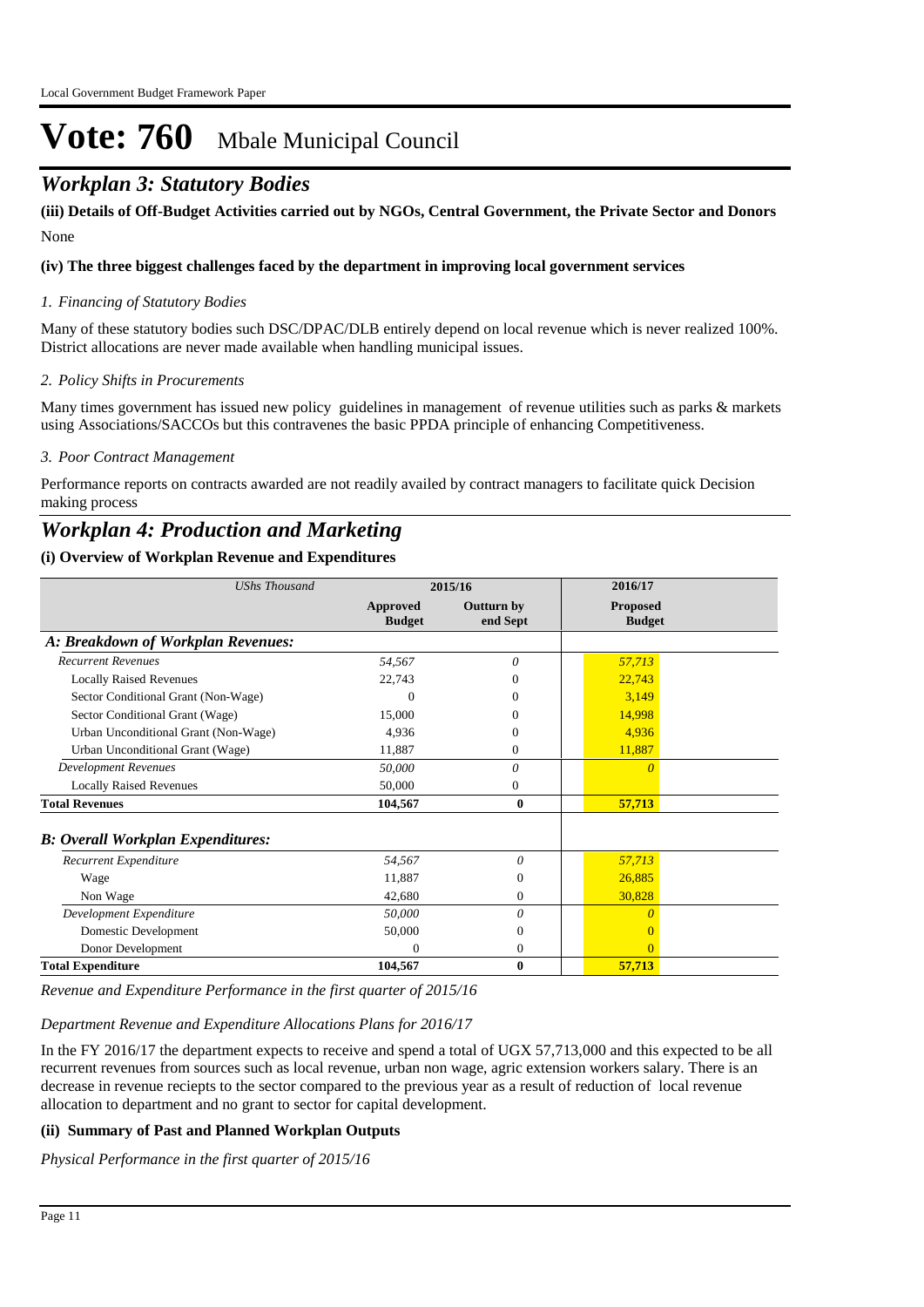## *Workplan 4: Production and Marketing*

#### *Plans for 2016/17 by Vote Function*

Mobilized Urban Farmer to respond NAADS programme, Agricultural Extension activities enhanced, and NAADS projects monitored.6 Awareness radio shows/ campaigns participated/ held, O& M for the new Mbale Central Market operationalized/ Paid out.8 trade sensitization meetings organized at the Municipal Council 400 businesses inspected for compliance to the law, 12000 businesses issued with trade licenses,Land purchased for construction of Namatala Market, Industrial Division.

#### *Medium Term Plans and Links to the Development Plan*

Conducting Awareness radio shows/ campaigns participated, Economic infrastructure development projects for markets,Capacity building for new Central Market Vendor Association , Implementation of the national policies on trade,industry,tourism and coperatives.

#### **(iii) Details of Off-Budget Activities carried out by NGOs, Central Government, the Private Sector and Donors**

Planned redevelopment of Bugwere Road Market by Slum Dwellers Intenation NGO,at US \$2,000,000.Planned redevelopment of Kumi Road Market under World Bank sponsores project for transformation of urban communities(USMID).

#### **(iv) The three biggest challenges faced by the department in improving local government services**

#### *Manpower gaps 1.*

The structure provides for at least four officers in order to effectivlely deliver services in all the three Divions and at the Centre.The only Senior Commercial Officer who was availabe has retired.

#### *Funding gaps 2.*

Currently the department depends on only wage grant support and limited local revenue support for for its .Without grants to facilitate field inspection,extension services,office running and running or attendance of works etc we cannot perform well.

#### *Lack of political will 3.*

There is a lot of conflict of interest between corporate objectives and personal interests which has led to my failure to implement bye laws fro bringing trade order in town,hence widespraed illicit trade and poor standards.

### *Workplan 5: Health*

#### **(i) Overview of Workplan Revenue and Expenditures**

| UShs Thousand                                 | 2015/16                   |                        | 2016/17                          |  |
|-----------------------------------------------|---------------------------|------------------------|----------------------------------|--|
|                                               | Approved<br><b>Budget</b> | Outturn by<br>end Sept | <b>Proposed</b><br><b>Budget</b> |  |
| A: Breakdown of Workplan Revenues:            |                           |                        |                                  |  |
| <b>Recurrent Revenues</b>                     | 986.017                   | 264.127                | 989,999                          |  |
| <b>Locally Raised Revenues</b>                | 27,043                    | 11,900                 | 27,043                           |  |
| Sector Conditional Grant (Non-Wage)           | 58,981                    | 14.745                 | 62,964                           |  |
| Sector Conditional Grant (Wage)               | 892,588                   | 237,482                | 892,588                          |  |
| Urban Unconditional Grant (Non-Wage)          | 7.404                     | $\Omega$               | 7,404                            |  |
| Development Revenues                          | 19.489                    | 53.236                 | 42,509                           |  |
| Development Grant                             | 14,489                    | 2,898                  | 37,509                           |  |
| <b>Locally Raised Revenues</b>                | 5,000                     | $\Omega$               | 5,000                            |  |
| Unspent balances – Other Government Transfers |                           | 50.339                 |                                  |  |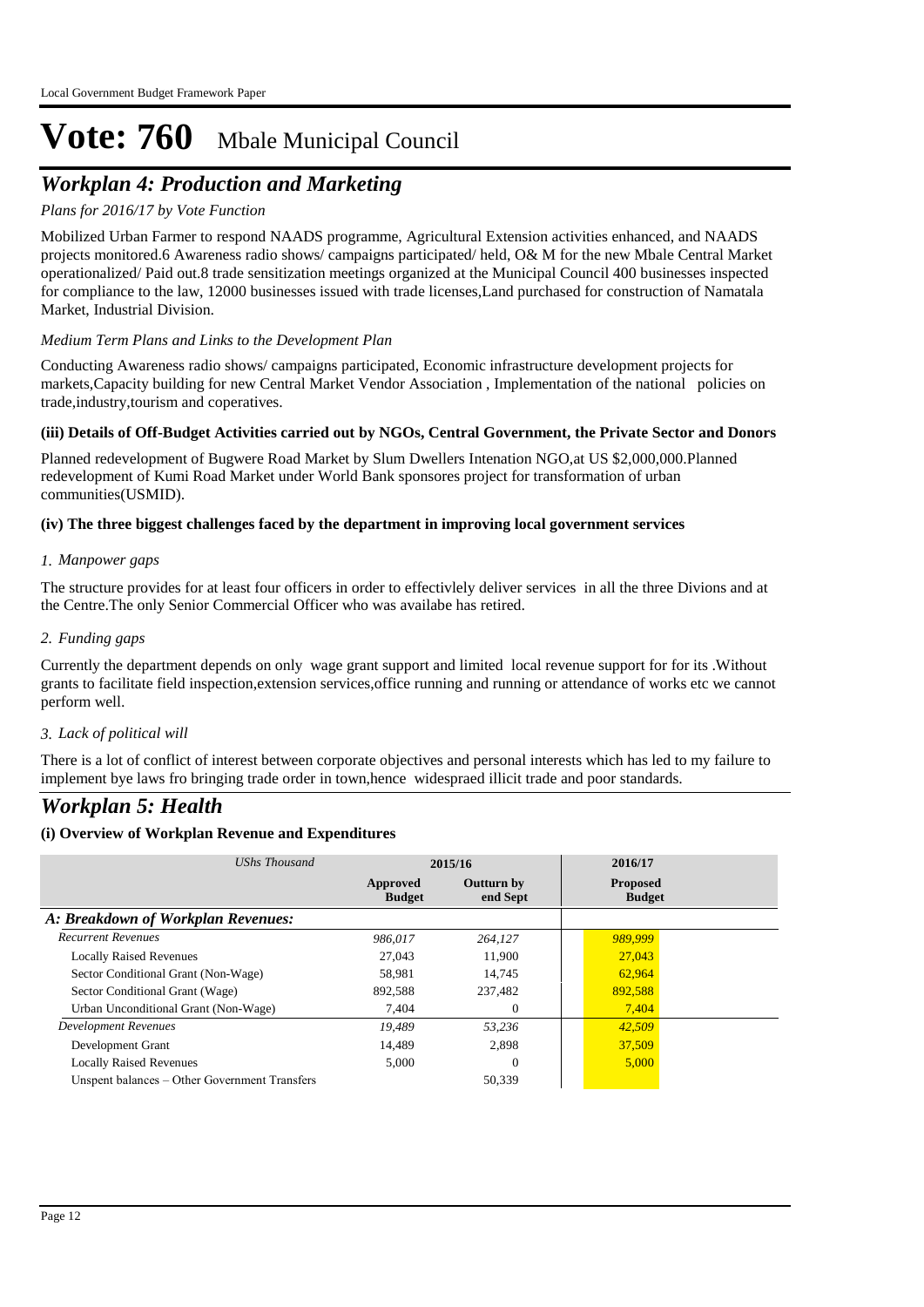### *Workplan 5: Health*

| -<br>UShs Thousand                       |                           | 2015/16                       |                                  |  |
|------------------------------------------|---------------------------|-------------------------------|----------------------------------|--|
|                                          | Approved<br><b>Budget</b> | <b>Outturn by</b><br>end Sept | <b>Proposed</b><br><b>Budget</b> |  |
| <b>Total Revenues</b>                    | 1,005,505                 | 317,364                       | 1,032,508                        |  |
| <b>B: Overall Workplan Expenditures:</b> |                           |                               |                                  |  |
| Recurrent Expenditure                    | 986.017                   | 256,808                       | 989,999                          |  |
| Wage                                     | 892,588                   | 237,482                       | 892,588                          |  |
| Non Wage                                 | 93.428                    | 19.326                        | 97,411                           |  |
| Development Expenditure                  | 19.489                    | 6.793                         | 42,509                           |  |
| Domestic Development                     | 19,489                    | 6,793                         | 42,509                           |  |
| Donor Development                        | $\Omega$                  | $\overline{0}$                | $\Omega$                         |  |
| <b>Total Expenditure</b>                 | 1,005,505                 | 263,601                       | 1,032,508                        |  |

#### *Revenue and Expenditure Performance in the first quarter of 2015/16*

By the end of first Quarter the department had received a total of UGX 317,364,000 representing 126% of the quarter budget of which UGX 264,127,000 was recurrent revenue from locally raised revenues, conditional grants to PHC non wage, PHC salaries and UGX 53,236,000 was development revenue on PHC Development. The total expenditure in the quarter was UGX 263,601,000 (105%) of the planned expenditure. Out of the amount received UGX 256,808,000 was spent on recurrent expenditure including staff

#### *Department Revenue and Expenditure Allocations Plans for 2016/17*

In the FY 2016/17 the health department expects to realize and spend a total of UGX 1,032,508, 000/=. The funds are expected to come from sector conditional grant PHC Nonwage recurrent UGX. 62,964,000/=,PHC wage UGX  $892,588,000/$  Urban Unconditional nonwage UGX 7, 404,000/ = and Locally raised UGX 27,043,000/ =. Out of the funds expected UGX 989,999,000 will be recurrent revenues including staff wages and UGX 42,509,000 will be development revenue. There is an increase the reciepts is due to incr

#### **(ii) Summary of Past and Planned Workplan Outputs**

#### *Physical Performance in the first quarter of 2015/16*

105 Health Staffs paid salary , Drug stock outs minimized in HCs. Operation& maintenance of Health infrastructure carried out, 1Quarterly Departmental Meetings held ,Pay change reports prepared & submitted, Fuel, Stationery Procure & submitted in time, Ordered for drugs from NMS in time, Transferred all PHC nonwage to 5 HCs in time. Of essential medicines & Health supplies delivered to HCs by NMS [ Malukhu, Namatala, Municipal, Busamaga, Namakwekwe], Funds Transferred to health centers to ca

#### *Plans for 2016/17 by Vote Function*

119 Health Staffs paid salary , Drug stock outs minimized in HCs. Operation& maintenance of Health infrastructure carried out,4 Quarterly Departmental Meetings held ,Pay change reports prepared & submitted, Fuel, Stationery Procure & submitted in time, Ordered for drugs from NMS in time, Fenced and Renovated Laboratory and Outpatient department at Busamaga HCII.

#### *Medium Term Plans and Links to the Development Plan*

Installation of 20,000 litrs rain/water harvest system at Namatala HCIV, wired and installation of electricty at Namatala HCIV community, Refurbishement of Laboratory and outpatient department at Namatal HCIV and Busamaga HCII, construction of 100 seat capacity patient waiting shed at Namatala for outpatient clinic, procuring of Medical equipment for basic obstetric care services for Namatala HCIV, Malukhu HC III and Namakwekwe HC III, and procuring of Medical equipments for emergency obstet

## **(iii) Details of Off-Budget Activities carried out by NGOs, Central Government, the Private Sector and Donors**

None

#### **(iv) The three biggest challenges faced by the department in improving local government services**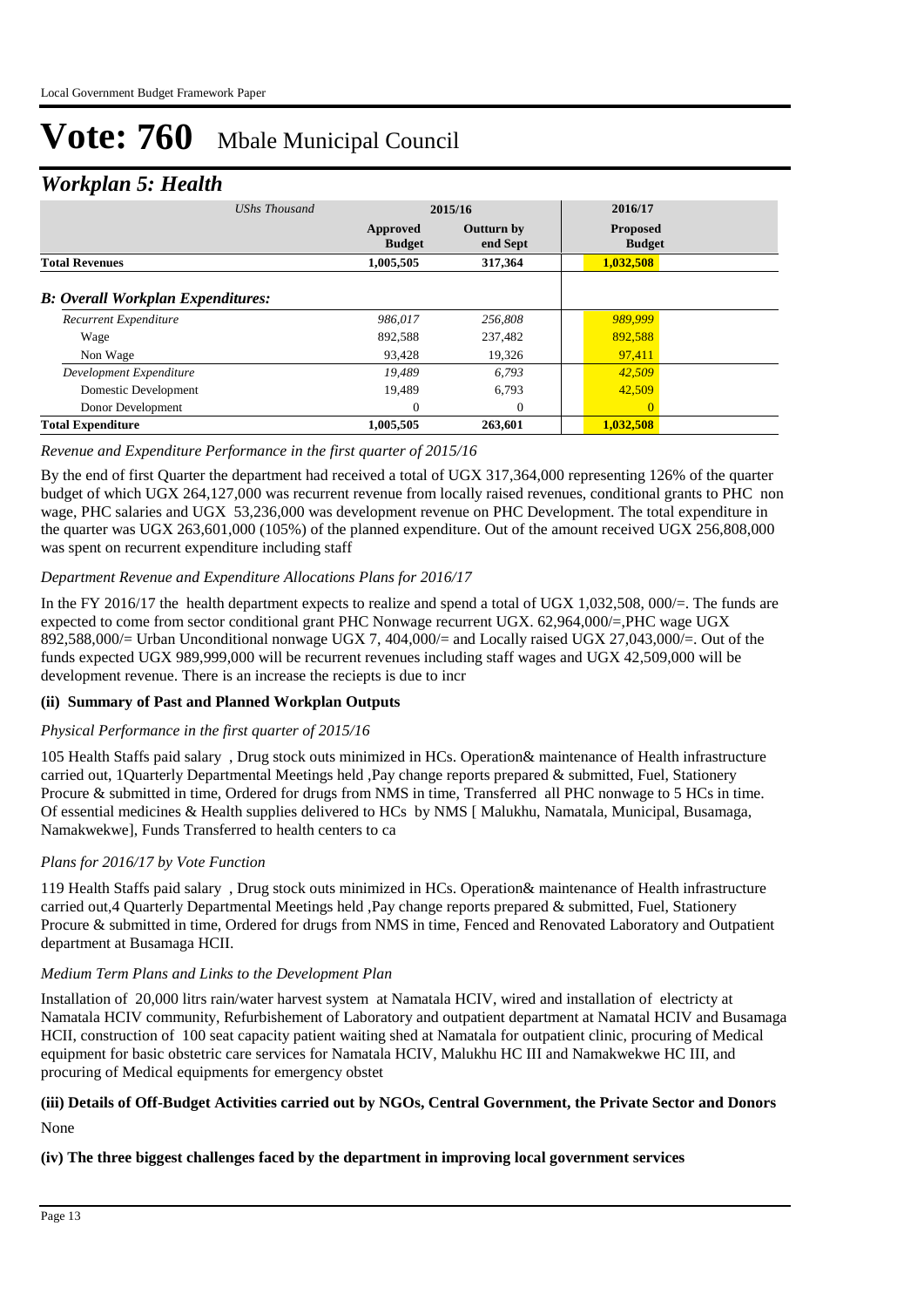### *Workplan 5: Health*

#### *Deteriorating Health infrastructure 1.*

The structures are too old and requires total overhaul and renovations. The newly constructed structures are still inadequate.

#### *Rural Urban Migration 2.*

There is an influx of people from the rural areas to town in search of opportunities, this puts strain on the meagre health resources. This is coupled with unrealistic IPFs to the health sector.

#### *Inadequate medical equipment 3.*

In all the 5 HCs , there is lack medical equipments. The existing ones are outdated.

### *Workplan 6: Education*

#### **(i) Overview of Workplan Revenue and Expenditures**

| <b>UShs Thousand</b>                     |                           | 2015/16                       | 2016/17                   |
|------------------------------------------|---------------------------|-------------------------------|---------------------------|
|                                          | Approved<br><b>Budget</b> | <b>Outturn by</b><br>end Sept | Proposed<br><b>Budget</b> |
| A: Breakdown of Workplan Revenues:       |                           |                               |                           |
| <b>Recurrent Revenues</b>                | 7,933,130                 | 1,923,593                     | 7,663,681                 |
| <b>Locally Raised Revenues</b>           | 107,801                   | 0                             | 107,801                   |
| Other Transfers from Central Government  | 4.555                     | 0                             | 5.163                     |
| Sector Conditional Grant (Non-Wage)      | 2,184,616                 | 722,358                       | 1,914,563                 |
| Sector Conditional Grant (Wage)          | 5,578,942                 | 1,170,320                     | 5,578,937                 |
| Urban Unconditional Grant (Non-Wage)     | 27,150                    | 23,398                        | 27,150                    |
| Urban Unconditional Grant (Wage)         | 30,067                    | 7,517                         | 30,067                    |
| <b>Development Revenues</b>              | 252,374                   | 40.475                        | 152,979                   |
| Development Grant                        | 202,374                   | 40,475                        | 102,979                   |
| <b>Locally Raised Revenues</b>           | 50,000                    | $\Omega$                      | 50,000                    |
| <b>Total Revenues</b>                    | 8,185,504                 | 1,964,067                     | 7,816,661                 |
| <b>B: Overall Workplan Expenditures:</b> |                           |                               |                           |
| <b>Recurrent Expenditure</b>             | 7,933,130                 | 1,918,429                     | 7,663,681                 |
| Wage                                     | 5.609.009                 | 1,177,837                     | 5,609,004                 |
| Non Wage                                 | 2,324,121                 | 740,592                       | 2,054,677                 |
| Development Expenditure                  | 252,374                   | 0                             | 152,979                   |
| Domestic Development                     | 252,374                   | 0                             | 152,979                   |
| Donor Development                        | $\overline{0}$            | $\overline{0}$                | $\overline{0}$            |
| <b>Total Expenditure</b>                 | 8,185,504                 | 1,918,429                     | 7,816,661                 |

*Revenue and Expenditure Performance in the first quarter of 2015/16*

By the end of first Quarter the department had received a total of UGX 1,964,067,000/= representing 96% of the quarter budget of which UGX 1,923,593,000/ $=$  was recurrent revenue from local revenue, conditional grants (staff salary, inspection grant, UPE, USE) and UGX 40,475,000/= was development revenue (SFG). The total expenditure in the quarter was UGX 1,918,429,000/= (94%) of the planned expenditure including Education staff wage. There was balance of UGX  $45,638,000/=$  in the quarter was meant

#### *Department Revenue and Expenditure Allocations Plans for 2016/17*

In the FY 2016/17 the sector plans to receive and spend a total of UGX 7,816,681,000. Of these funds UGX 7,663,681,000 will cater for recurrent activities while UGX 152,979,000 will be for development activities, including Local revenues.The sector recurrent revenue include sector conditional wage and nonwage to educational institutions such as Primary Education/Education Management grant to cater for primary school activities, Secondary Education grant, school inspections Grant and MEO's opera

#### **(ii) Summary of Past and Planned Workplan Outputs**

*Physical Performance in the first quarter of 2015/16*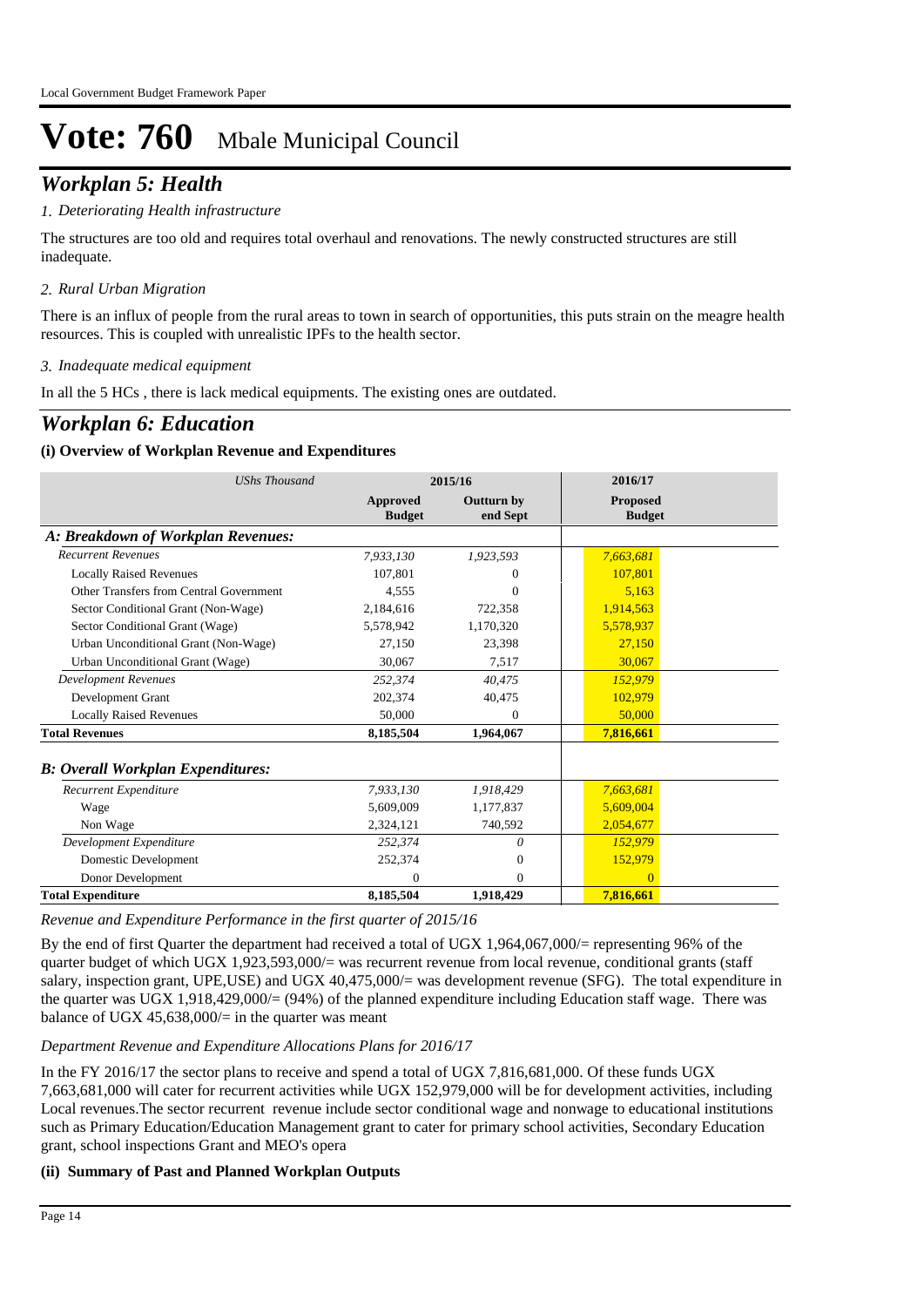### *Workplan 6: Education*

#### *Physical Performance in the first quarter of 2015/16*

538 Teachers paid salaries in 28 UPE Primary Schools (Nabuyonga, Mayor Mbale, Namatala, North Road, Fairway, Wambwa, Wanambwa, Namakwekwe, Busamaga, Zesui, Nashibiso, Buyonjo, Bujoloto, Maluku, Wambogo, Doko, Yoweri Museveni & Mbale Police Wanyera P/S),PLE exams supervised,3 support Staff salaries paid Support Supervision to school head teachers & Deputies carried out, Monitored & Evaluated programmes and projects being implemented, Prepared  $&$  submitted all Accountability of funds, Primary scho

#### *Plans for 2016/17 by Vote Function*

538 Teachers paid salaries in 28 UPE Primary Schools, ,Classroom blocks Rehabilitated in 2 prrimary schools[ Busamaga P/S and Wambwa P/S], 269 Teaching and non teaching staff paid salaries ,57 Tertiary education instructors paid salaries, 3 support Staff salaries paid Support Supervision to school head teachers & Deputies carried out, Monitored & Evaluated programmes and projects being implemented, Prepared & submitted all Accountability of funds,60 Primary schools inspected,22 Secondary sch

#### *Medium Term Plans and Links to the Development Plan*

The medium term plans includes PLE exams supervised , staff trained in skills development, 523 Teachers paid salaries in 28 UPE Primary Schools, 2 Classroom block constructed in Buyonjo P/S, Classroom blocks renovated at 2 schools[ Nkoma & Boma P/S], Water borne toilets constructed at 2 Schools[ Buyonjo and Yoweri Museveni P/S] Water borne toilets renovated at 3 Primary Schools[ Mbale Police, Gangama and North Road P/S],269 Teaching and non teaching staff paid salaries ,57 Tertiary education

#### None **(iii) Details of Off-Budget Activities carried out by NGOs, Central Government, the Private Sector and Donors**

#### **(iv) The three biggest challenges faced by the department in improving local government services**

#### *Inadequate instructional materials to effectively deliver outputs. 1.*

Few schools have enough instructional materials to effectively deliver classroom outputs and the government policy doesn't seem to address this critical challenge.

#### *Poor attitude by the community 2.*

The sector faces a challenge of poor attitude from the communities towards government policies like provision of feeding options/meals to children and scholastic materials.

#### *Limited Managerial skills from Headteachers & Deputies 3.*

Most headteachers& their Deputies lack managerial skills, cant hold Annual General Assemblies and don't work with intergrity

### *Workplan 7a: Roads and Engineering*

**(i) Overview of Workplan Revenue and Expenditures Approved Budget** *UShs Thousand* **Outturn by end Sept Proposed Budget 2015/16 2016/17** *A: Breakdown of Workplan Revenues: Recurrent Revenues 1,486,681 323,909 1,468,681* Locally Raised Revenues 119,548 2,096 119,548 Other Transfers from Central Government 1,256,727 301,616 1,238,727 Urban Unconditional Grant (Non-Wage) 29,618 0 29,618 Urban Unconditional Grant (Wage) 80,789 20,197 80,789 *Development Revenues 4,677,226 2,495,294 4,819,853* Development Grant 137,738 27,548 Locally Raised Revenues 145,382 0 145,382 Unspent balances – Other Government Transfers 2,467,746 Page 15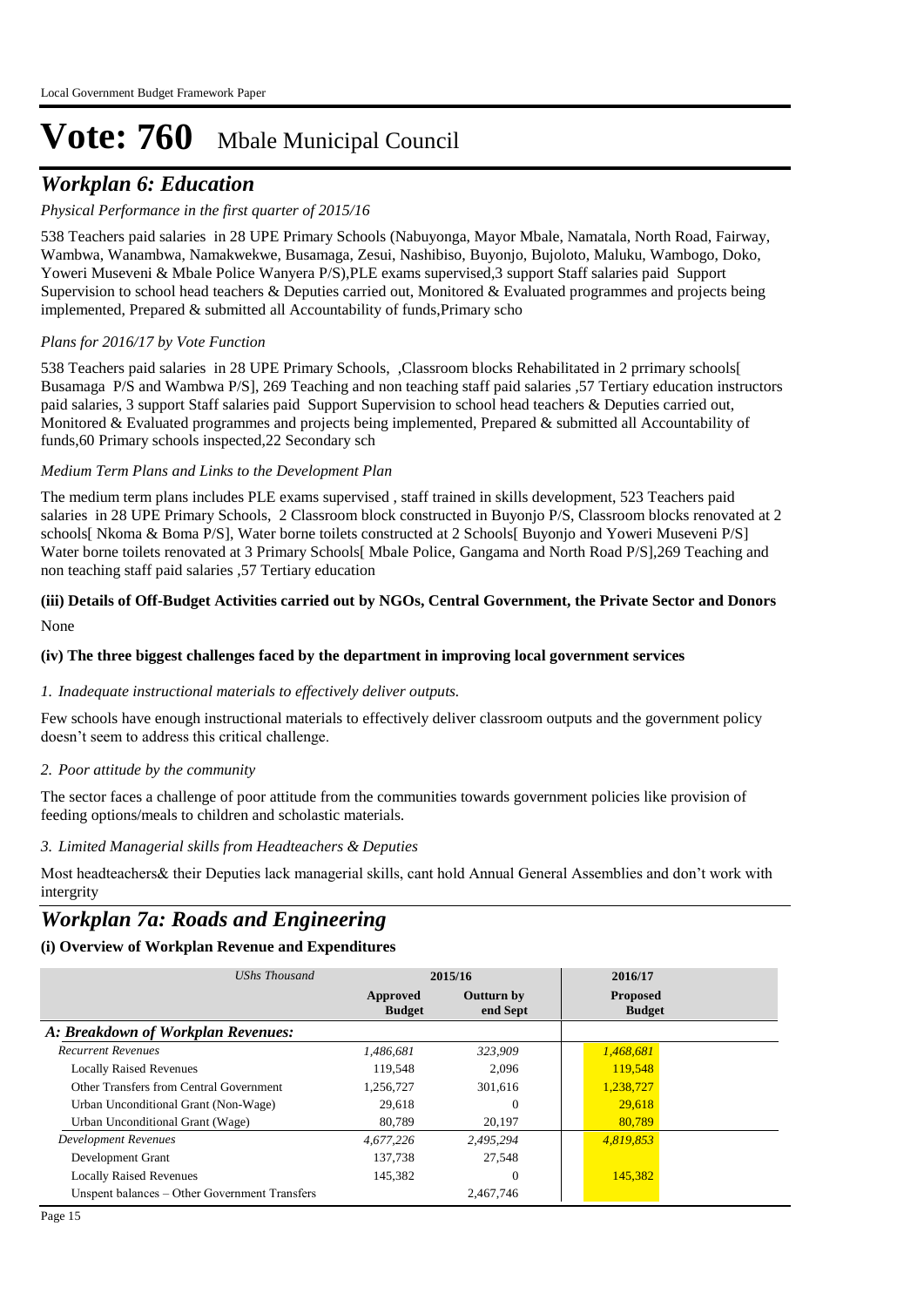## *Workplan 7a: Roads and Engineering*

| ິ                         |                                                    |           |                                             |
|---------------------------|----------------------------------------------------|-----------|---------------------------------------------|
|                           | 2015/16                                            |           |                                             |
| Approved<br><b>Budget</b> | Outturn by<br>end Sept                             |           |                                             |
| 4,394,106                 | 0                                                  | 4,674,471 |                                             |
| 6,163,907                 | 2,819,203                                          | 6,288,535 |                                             |
|                           |                                                    |           |                                             |
| 1.489.436                 | 323.239                                            | 1,468,681 |                                             |
| 80.789                    | 20,197                                             | 80,789    |                                             |
| 1,408,647                 | 303,042                                            | 1,387,893 |                                             |
| 4,674,471                 | 1.376.040                                          | 4,819,853 |                                             |
| 4,674,471                 | 1,376,040                                          | 4,819,853 |                                             |
| $\Omega$                  | $\theta$                                           | $\Omega$  |                                             |
| 6,163,907                 | 1,699,279                                          | 6,288,535 |                                             |
|                           | Urban Discretionary Development Equalization Grant |           | 2016/17<br><b>Proposed</b><br><b>Budget</b> |

#### *Revenue and Expenditure Performance in the first quarter of 2015/16*

By the end of Quarter one the department had received UGX 2,819,203,000 giving an outturn of 46% for the quarter and 183% annually. Of this total revenue UGX. 323,909,000 was for recurrent expenditure while UGX 2,495,294,000 was development revenue. The revenues came from central government grants such as Uganda Support to Municipal Infrastructure Development[ USMID], Roads rehabilitation Grant, non wage and locally raised revenues. The total expenditure in the quarter was UGX 1,699,279,000 g

#### *Department Revenue and Expenditure Allocations Plans for 2016/17*

The total expected revenue in the FY2016/17 is UGX 6,288,535,000 of which UGX 1,468,681,000 will be recurrent revenue while UGX 4,674,471,000 will be Domestic development revenue. The total recurrent revenue will include other government transfers such as Uganda Road Fund(URF) for Road Maintenance of urban Roads, unconditional grant wage, locally raised revenue and unconditional grant non wage. The development revenue will include Local revenue and the Municipal Discretionary Development Equ

#### **(ii) Summary of Past and Planned Workplan Outputs**

#### *Physical Performance in the first quarter of 2015/16*

Monitored and supervised roads, 1 District roads Committee[DUCAR] meeting held, 1 quarterly reports prepared and submitted, monthly site meetings held, Quarterly traffic count conducted, Protective wear and handtools procured, paid road gang allowances, subscriptions,Reconstruction to asphalt standard (3.1km) total of Republic street(0.83km) , pallisa rd (0.6km), Mugisu hill (0.5km) and Nabuyonga rise( 1.2km)inclusive of solar lights and road furniture(Rolled Over),Paid for Completion of Low cos

#### *Plans for 2016/17 by Vote Function*

Reconstruction Cathedral Avenue rd(1.6km), Naboa rd( 1.3km), Nkokonjeru terrace (0.9km) and Central rd (0.35km) to asphalt concrete, Monitored and supervised roads, 4 District roads committee meetings held, 4 quarterly reports prepared and submitted, monthly site meetings held, roads user sensitized on roads, quarterly traffic count conducted, protective wear and handtools procured, paid road gang allowances, subscription, 0.5km of phase one of majanga rd upgraded to bitumen surface phase ii,10

#### *Medium Term Plans and Links to the Development Plan*

The medium term plans includes: Tarmacking to asphalt conctrete standards of Republic street, part of pallisa raod, Mugisu hill and Nabuyonga Rise, Routine manual maintainance of paved raods, Routine mechanised maintenance, Upgrading majanga road to tarmac, raod safety works/road furniture, street light fittings for raods, shaping, grading gravellinbg and drainage works, Road equipment spare parts , servicing and hire, Renovation of main administration block, Completion of resealing of Nkokonjer

### **(iii) Details of Off-Budget Activities carried out by NGOs, Central Government, the Private Sector and Donors**

None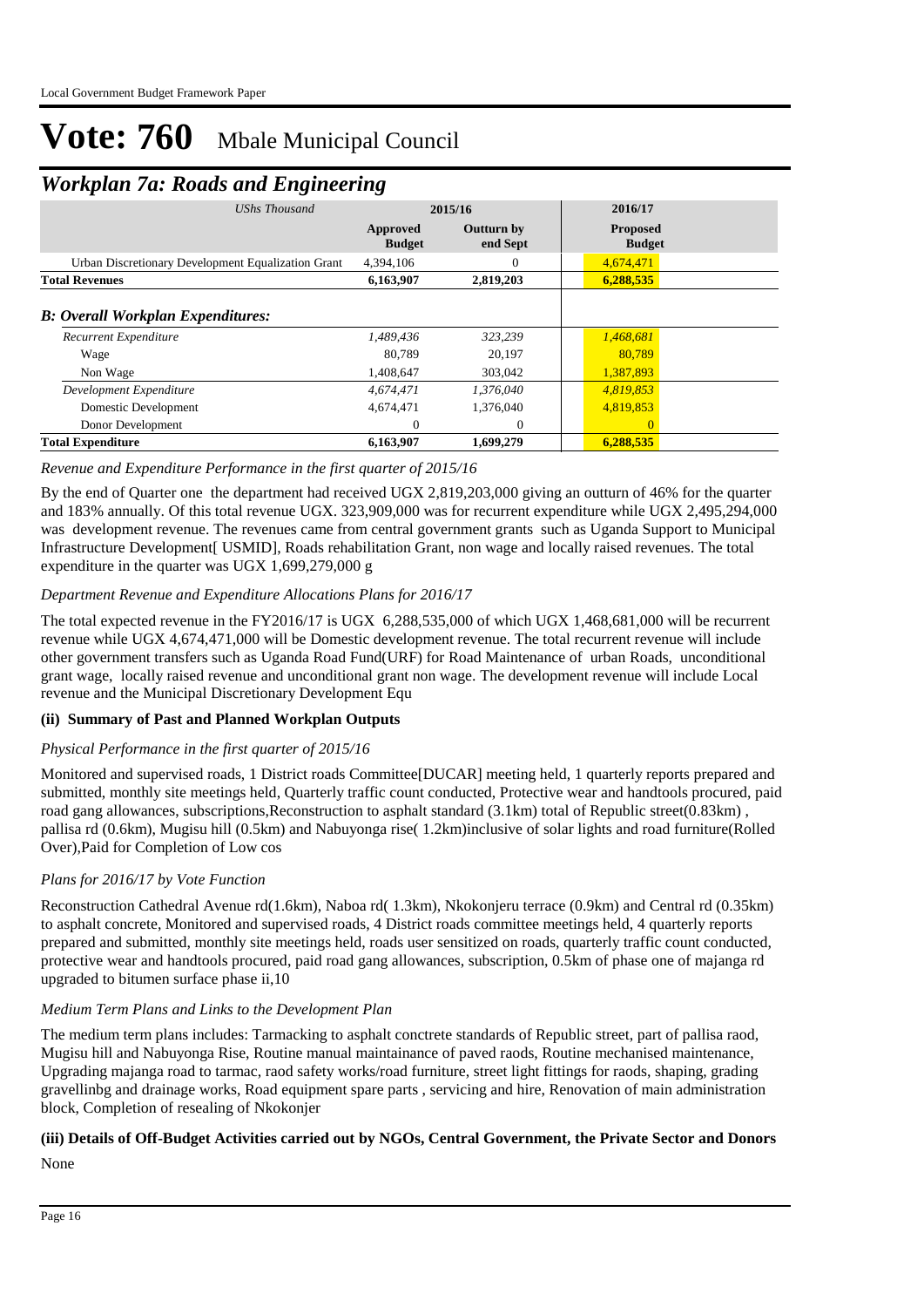## *Workplan 7a: Roads and Engineering*

**(iv) The three biggest challenges faced by the department in improving local government services**

#### *Lack of a complete road unit 1.*

Some of the key road equipment for paved maintainance are missing like road cutter, water bowzer, pheumatic roller, seven turn vibrating roller, mechanical broom e.t.c

#### *Huge mainatainace back log 2.*

Mbale MC has got a total road network of 121.2km and yet the annual release is not even enough to meet a quarter of the road network

#### *under staffing 3.*

The department staff level is only at 14% and this hinders implemetation of planned activities

### *Workplan 7b: Water*

### **(i) Overview of Workplan Revenue and Expenditures**

*Revenue and Expenditure Performance in the first quarter of 2015/16*

*Department Revenue and Expenditure Allocations Plans for 2016/17*

#### **(ii) Summary of Past and Planned Workplan Outputs**

*Physical Performance in the first quarter of 2015/16*

*Plans for 2016/17 by Vote Function*

*Medium Term Plans and Links to the Development Plan*

#### **(iii) Details of Off-Budget Activities carried out by NGOs, Central Government, the Private Sector and Donors**

#### **(iv) The three biggest challenges faced by the department in improving local government services**

*1.*

*2.*

*3.*

## *Workplan 8: Natural Resources*

**(i) Overview of Workplan Revenue and Expenditures**

| UShs Thousand                           |                           | 2015/16                       |                                  |  |
|-----------------------------------------|---------------------------|-------------------------------|----------------------------------|--|
|                                         | Approved<br><b>Budget</b> | <b>Outturn by</b><br>end Sept | <b>Proposed</b><br><b>Budget</b> |  |
| A: Breakdown of Workplan Revenues:      |                           |                               |                                  |  |
| <b>Recurrent Revenues</b>               | 165,849                   | 31.527                        | 166,042                          |  |
| <b>Locally Raised Revenues</b>          | 124,835                   | 2,660                         | 124,835                          |  |
| Other Transfers from Central Government |                           | 22,315                        |                                  |  |
| Sector Conditional Grant (Non-Wage)     |                           |                               | 192                              |  |
| Urban Unconditional Grant (Non-Wage)    | 14.809                    | 0                             | 14,809                           |  |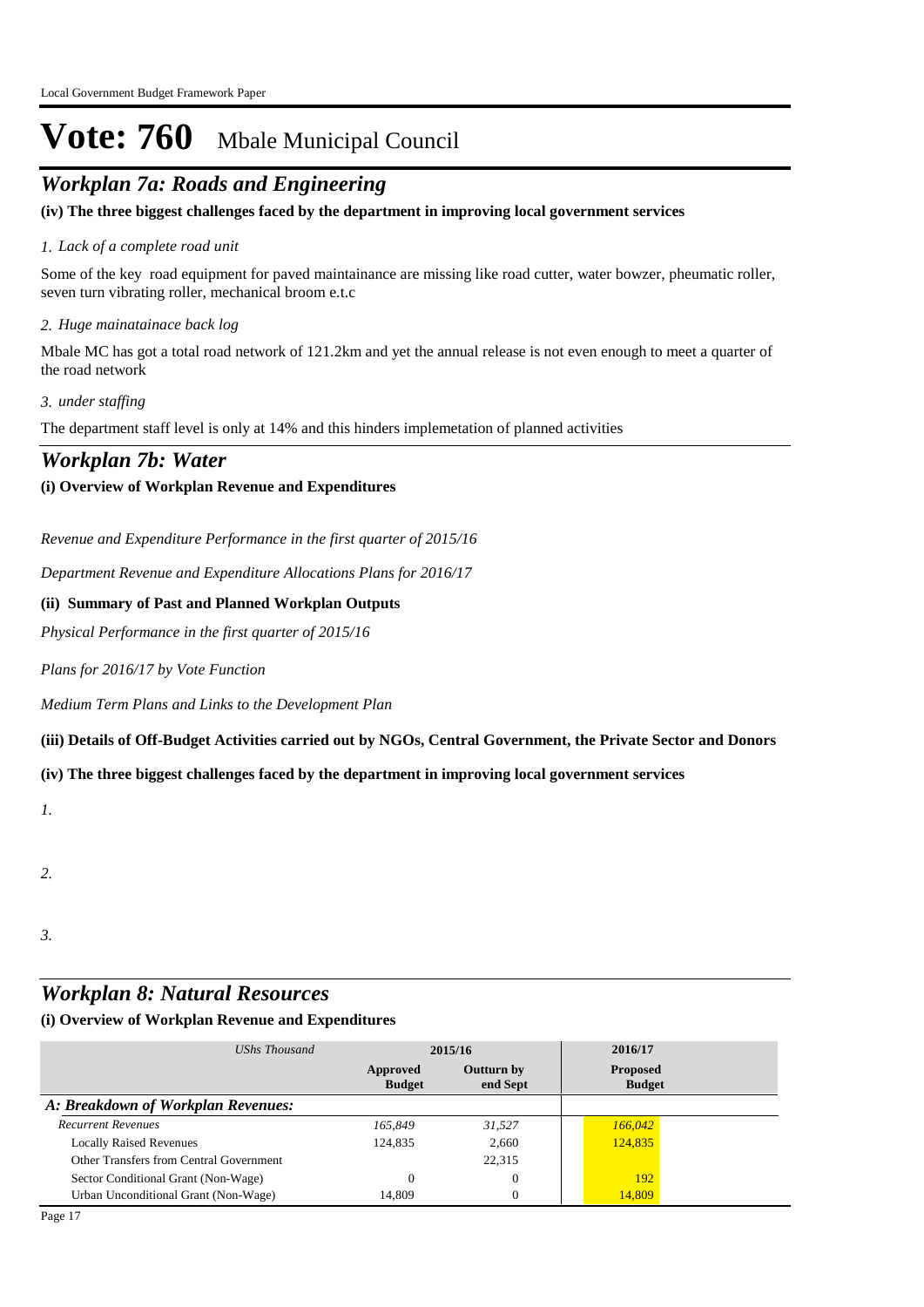### *Workplan 8: Natural Resources*

| ┻                                        |                           |                        |                                  |  |
|------------------------------------------|---------------------------|------------------------|----------------------------------|--|
| <b>UShs Thousand</b>                     |                           | 2015/16                | 2016/17                          |  |
|                                          | Approved<br><b>Budget</b> | Outturn by<br>end Sept | <b>Proposed</b><br><b>Budget</b> |  |
| Urban Unconditional Grant (Wage)         | 26,205                    | 6,551                  | 26,205                           |  |
| <b>Development Revenues</b>              | 260,000                   | 0                      | 260,000                          |  |
| <b>Locally Raised Revenues</b>           | 260,000                   | 0                      | 260,000                          |  |
| <b>Total Revenues</b>                    | 425,849                   | 31,527                 | 426,042                          |  |
| <b>B: Overall Workplan Expenditures:</b> |                           |                        |                                  |  |
| Recurrent Expenditure                    | 165,849                   | 10,635                 | 166,042                          |  |
| Wage                                     | 26,205                    | 6,551                  | 26,205                           |  |
| Non Wage                                 | 139.644                   | 4,083                  | 139,836                          |  |
| Development Expenditure                  | 260,000                   | $\theta$               | 260,000                          |  |
| Domestic Development                     | 260,000                   | $\theta$               | 260,000                          |  |
| Donor Development                        | $\overline{0}$            | $\theta$               | $\theta$                         |  |
| <b>Total Expenditure</b>                 | 425,849                   | 10,635                 | 426,042                          |  |

#### *Revenue and Expenditure Performance in the first quarter of 2015/16*

In the first quarter of FY 2015/16, the department received UGX 31,527,000 representing 30% of quarterly budgets and 7% of annual budget. The revenues were unconditional urban wage, NEMA/ CDM Grant and local revenue. The department received low reciepts because the budget was expected to be funded by local revenue however Municipal council had many court issues and most of the money was spent in court hence low local revenue allocation to department. The expenditure in the quarter was UGX 10,63

#### *Department Revenue and Expenditure Allocations Plans for 2016/17*

The department plans to receive and spend UGX 426,042,000 in the FY 2016/17. The funds are expected to come from local revenue and sector conditional nonwage grant. Out of the funds expected UGX 166,042,000 will be spent on recurrent activities like Sensitatisation of communities on wetlands, tree planting and maintenance, monitoring and compliance and staff wages where as UGX 260,000,000 will be development revenue. There is an increase in revenue reciepts as a result of increase in local rev

#### **(ii) Summary of Past and Planned Workplan Outputs**

#### *Physical Performance in the first quarter of 2015/16*

The department was however able to plant atleast 200 Assorted tree seedlings , flowers and grass along Bishop wasikye road and Cathedral Avenue under the transformation program. Composting activites are on going and senstization on proper waste management and complaince inspections done.

#### *Plans for 2016/17 by Vote Function*

Reviewed the 10 Year structural Development plan 2008/09-2018/19, Enhanced physical development planning function in the city, Meetings of Physical Planning Committee conducted, Approvals of Building plans handled, Land surveying and titling handled, Residents sensitised on proper waste management, existing environment laws and standards, importance of trees, proper sanitation, People sensitized on tree planting and maintenance of trees, 2000 tree seedlings planted on road reserves, flower Isla

#### *Medium Term Plans and Links to the Development Plan*

Reviewed the 10 Year structural Development plan 2008/09-2018/19, Enhanced physical development planning function in the city, Meetings of Physical Planning Committee conducted, Approvals of Building plans handled, Land surveying and titling handled, Residents sensitised on proper waste management, existing environment laws and standards, importance of trees, proper sanitation, People sensitized on tree planting and maintenance of trees, 2000 tree seedlings planted on road reserves, flower Isla

#### None **(iii) Details of Off-Budget Activities carried out by NGOs, Central Government, the Private Sector and Donors**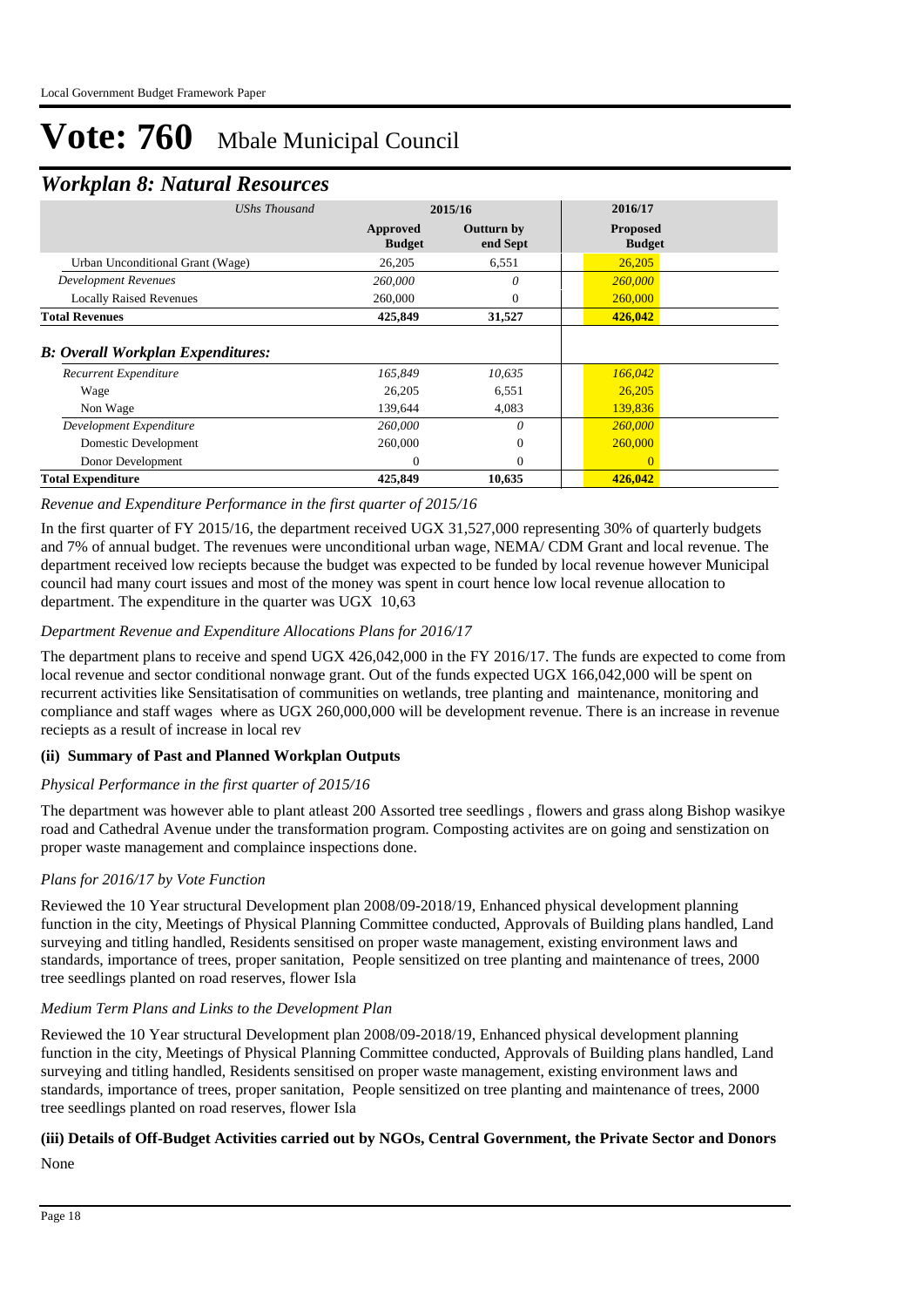### *Workplan 8: Natural Resources*

#### **(iv) The three biggest challenges faced by the department in improving local government services**

#### *Under staffing 1.*

The department is under staff where there is only two officers i.e enviroment officer and physical planner and this hinders efficient and effective service delibery forstance there is no land surveyor, land management supervisor and assistant environment

### *Indquate funding 2.*

The department is faced with a challenge of indquate funding where the sector is funded with local revenue which is limited and not a priority for the local government. There is no any government transfer on environment sector

#### *Lack of equipments and tools 3.*

The department lacks equipments and tools to montor compliance effectively like Noise meter, water quality testing kits, protective gears etc

### *Workplan 9: Community Based Services*

#### **(i) Overview of Workplan Revenue and Expenditures**

| <b>UShs Thousand</b>                     | 2015/16                   |                               | 2016/17                          |  |
|------------------------------------------|---------------------------|-------------------------------|----------------------------------|--|
|                                          | Approved<br><b>Budget</b> | <b>Outturn by</b><br>end Sept | <b>Proposed</b><br><b>Budget</b> |  |
| A: Breakdown of Workplan Revenues:       |                           |                               |                                  |  |
| <b>Recurrent Revenues</b>                | 238,957                   | 22,779                        | 238,933                          |  |
| <b>Locally Raised Revenues</b>           | 126,183                   | $\Omega$                      | 126,183                          |  |
| Other Transfers from Central Government  |                           | $\Omega$                      | 3,537                            |  |
| Sector Conditional Grant (Non-Wage)      | 35,828                    | 9,638                         | 32,266                           |  |
| Urban Unconditional Grant (Non-Wage)     | 24,682                    | $\Omega$                      | 24,682                           |  |
| Urban Unconditional Grant (Wage)         | 52,265                    | 13,141                        | 52,265                           |  |
| <b>Development Revenues</b>              | 134.300                   | 90.745                        | 56,064                           |  |
| Multi-Sectoral Transfers to LLGs         | 130,044                   | 90,745                        | 56,064                           |  |
| Other Transfers from Central Government  | 4.255                     | $\Omega$                      |                                  |  |
| <b>Total Revenues</b>                    | 373,257                   | 113,524                       | 294,997                          |  |
| <b>B: Overall Workplan Expenditures:</b> |                           |                               |                                  |  |
| Recurrent Expenditure                    | 238,957                   | 27,055                        | 238,933                          |  |
| Wage                                     | 52,265                    | 13,141                        | 52,265                           |  |
| Non Wage                                 | 186,692                   | 13,914                        | 186,668                          |  |
| Development Expenditure                  | 134,300                   | 90,745                        | 56,064                           |  |
| Domestic Development                     | 134,300                   | 90,745                        | 56,064                           |  |
| Donor Development                        | 0                         | $\Omega$                      | $\Omega$                         |  |
| <b>Total Expenditure</b>                 | 373,257                   | 117,800                       | 294,997                          |  |

*Revenue and Expenditure Performance in the first quarter of 2015/16*

By the end of first Quarter the department had received a total of UGX.220,759,000 representing 149% of the quarter budget of which UGX 45,836,000 was recurrent revenue from conditional grants (PWDS, CDO grant, women, youth and disability grant ) and UGX 174,923,000 was development revenue CDD and TSUPU. The over reciepts in the quarter was due to unspent TSUPU money that was carried forward in FY 2014-15. The total expenditure in the quarter was UGX 212,539000 (143%) of the planned expenditure

#### *Department Revenue and Expenditure Allocations Plans for 2016/17*

In the FY 2016/17 the department anticipates to receive and spend UGX 294,997,000. The receipts are expected to come from sector conditional recurrent nonwage grant transfers which will include FAL grant , Community Development Officers' nonwage , Women, Youth and Disability grant for women and youth councils, Special grant for PWDs ,locally raised revenue, Urban unconditional non wage, and Multsectoral transfers under Youth Livelihood Programme and CDD grant funds . On the funds expec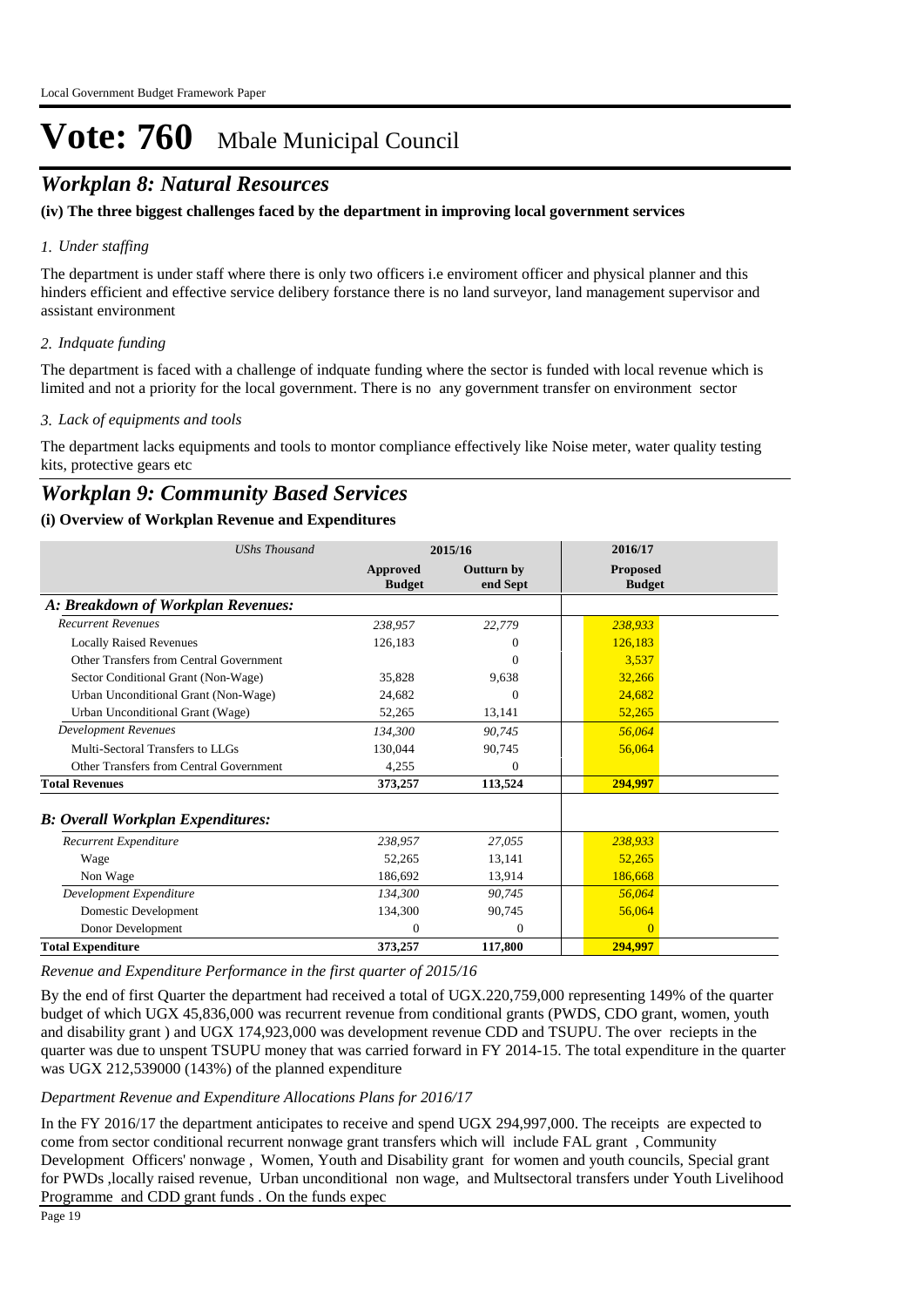## *Workplan 9: Community Based Services*

#### **(ii) Summary of Past and Planned Workplan Outputs**

#### *Physical Performance in the first quarter of 2015/16*

Paid salaries,facilitated 4 CDOs in terms of fuel,stationary for field activities for effective service delivery.,Paid for YLP Institutional support/ operational Costs and Youth Livelihood Projects,Conducted training of FAL instructors,procure institutional materials for FAL learners,paid FAL instructors honoraria,CDOs supervise,monitor FAL activities,conduct refresher courses for FAL instructors.Conducted quarterly meetings for youth councill,empowerment of youth financially through IGAs you

#### *Plans for 2016/17 by Vote Function*

Paid salaries, facilitated 4 CDOs in terms of fuel, stationary for field activities for effective service delivery.4 MDF Public dialogues conducted, Stakeholders sensitized on their roles and responsibilities,Resettled street children to their families, trained stakeholders on children's rights. Paid salaries and non wage to facilitate CDOs field activities. Institutional materials for learners purchased ,conducted refreshers trainings,conducted support supervision and monitoring of FAL activit

#### *Medium Term Plans and Links to the Development Plan*

Sensitisationof Community on government programmes,training and support communities on IGAs,carry out verification,supervision monitoring and evaluation of government programmes,Support Youth, women and PWD councils, supervising and mentoring Youth, women and PWD groups.

#### None **(iii) Details of Off-Budget Activities carried out by NGOs, Central Government, the Private Sector and Donors**

#### **(iv) The three biggest challenges faced by the department in improving local government services**

#### *Indquate central government transfers 1.*

The central grant for other government interventions is inadquate

#### *Poor staffing structure 2.*

The structure for the department provides no opportunity for growth.

#### *Limited local revenue 3.*

Some of the department programme interventions and activities are tagged on local revenue which is not realised affecting department perfomance.

### *Workplan 10: Planning*

#### **(i) Overview of Workplan Revenue and Expenditures**

| UShs Thousand                                      | 2015/16                   |                               | 2016/17                          |
|----------------------------------------------------|---------------------------|-------------------------------|----------------------------------|
|                                                    | Approved<br><b>Budget</b> | <b>Outturn by</b><br>end Sept | <b>Proposed</b><br><b>Budget</b> |
| A: Breakdown of Workplan Revenues:                 |                           |                               |                                  |
| <b>Recurrent Revenues</b>                          | 56,808                    | 4.152                         | 50,077                           |
| <b>Locally Raised Revenues</b>                     | 29.757                    | $\Omega$                      | 29,757                           |
| Support Services Conditional Grant (Non-Wage)      | 6,730                     | 940                           |                                  |
| Urban Unconditional Grant (Non-Wage)               | 7,474                     | $\Omega$                      | 7,474                            |
| Urban Unconditional Grant (Wage)                   | 12,846                    | 3,212                         | 12,846                           |
| <b>Development Revenues</b>                        | 100.151                   | 16.606                        | $\Omega$                         |
| <b>Locally Raised Revenues</b>                     | 3.000                     | $\Omega$                      |                                  |
| Multi-Sectoral Transfers to LLGs                   | 80,033                    | 16,606                        |                                  |
| Urban Discretionary Development Equalization Grant | 17,118                    | $\theta$                      |                                  |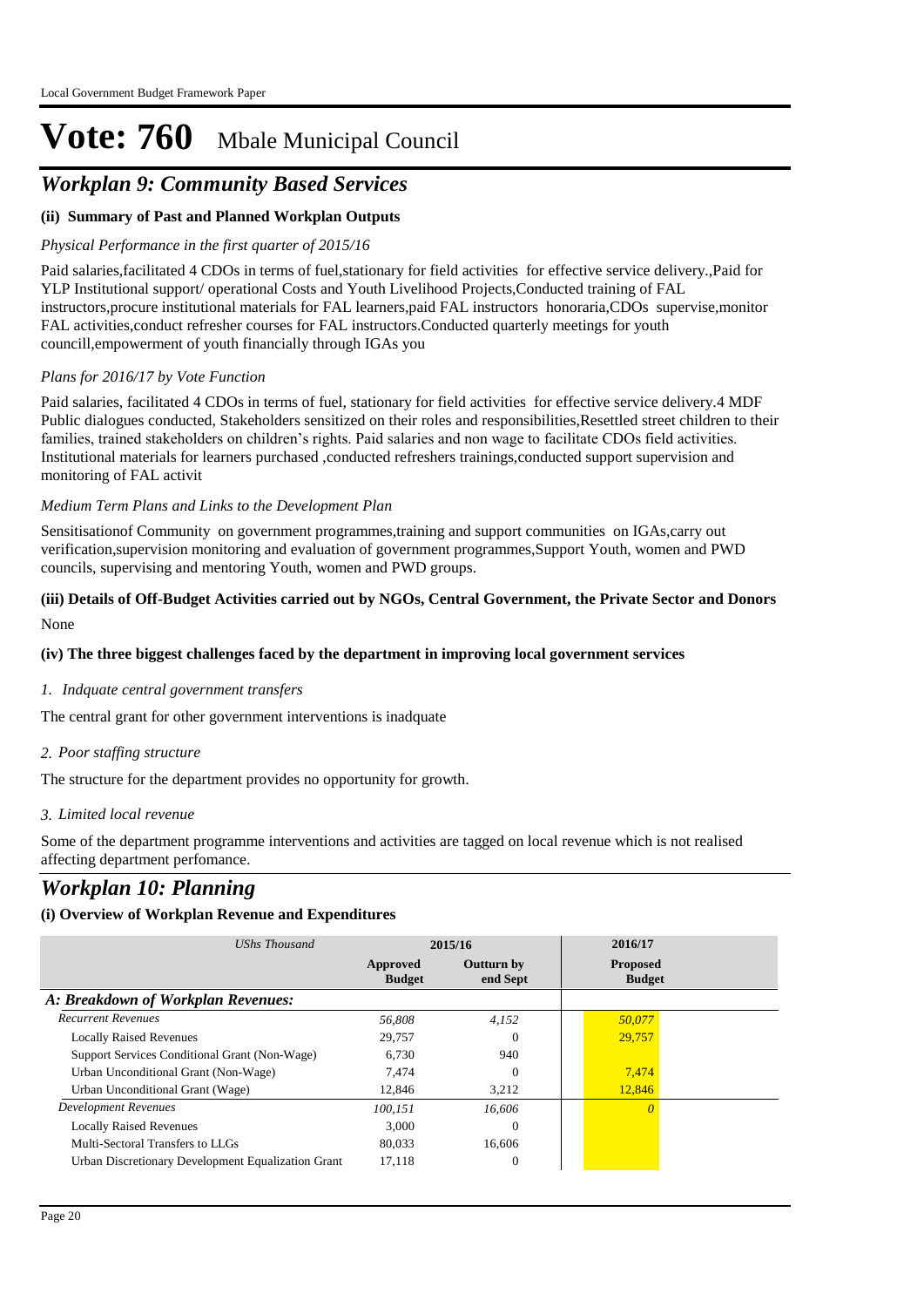### *Workplan 10: Planning*

| ┻                                        | ິ                    |                           |                        |                 |               |
|------------------------------------------|----------------------|---------------------------|------------------------|-----------------|---------------|
|                                          | <b>UShs Thousand</b> | 2015/16                   |                        | 2016/17         |               |
|                                          |                      | Approved<br><b>Budget</b> | Outturn by<br>end Sept | <b>Proposed</b> | <b>Budget</b> |
| <b>Total Revenues</b>                    |                      | 156,959                   | 20,758                 | 50,077          |               |
| <b>B: Overall Workplan Expenditures:</b> |                      |                           |                        |                 |               |
| Recurrent Expenditure                    |                      | 56,808                    | 3,212                  | 50,077          |               |
| Wage                                     |                      | 12,846                    | 3,212                  | 12,846          |               |
| Non Wage                                 |                      | 43,962                    | $\Omega$               | 37,231          |               |
| Development Expenditure                  |                      | 100,151                   | 16.606                 |                 |               |
| Domestic Development                     |                      | 100,151                   | 16,606                 |                 | $\Omega$      |
| Donor Development                        |                      | $\Omega$                  | $\Omega$               |                 | $\Omega$      |
| <b>Total Expenditure</b>                 |                      | 156,959                   | 19,818                 | 50,077          |               |

#### *Revenue and Expenditure Performance in the first quarter of 2015/16*

By the end of first Quarter the department had received a total of UGX 20,758,000 representing 53% of the quarter budget of which UGX 4,152,000 was recurrent revenue from , conditional grants such as PAF monitoring, staff wage and local revenue whereas UGX 16,606,000 was development revenue(LGMSD) . The total expenditure in the quarter was UGX 19,818,000 (51%) of the planned expenditure including staff wage.The balance at the end of the quarter was UGX 940,000 for day to day activities

#### *Department Revenue and Expenditure Allocations Plans for 2016/17*

In the Financial Year 2016/17 the Planning Unit anticipates to receive and spend a total of UGX 50,077,000 of which all is recurrent revenue from sources such as Local revenue shs.  $29.757,000 =$ , urban unconditional wage grant shs. 12,846,000/=, Urban unconditional nonwage shs. 7,474,000. There is a reduction in the expected revenue receipts for financial year 2016/17 compared to 2015/16 because of abolition of LGMSD programme funding which provides for discretionary 5% to cater for developmen

#### **(ii) Summary of Past and Planned Workplan Outputs**

#### *Physical Performance in the first quarter of 2015/16*

LG BFP and Draft & Final Annual LG Performance Contract [Form B] prepared &submitted to Kampala in time, Quarterly Budget performance Reports prepared and submitted to MoFPED in time, LGMSD/PRDP Workplans prepared submitted to line Ministries in time, LGMSD/PRDP Accountabilities & Progress reports prepared & submitted to Kampala in time] Held 3 TPC& Departmental meetings& produced minutes. Monitored all programmes being implemented for effectiveness, Conduct Internal Assessment and Produce repor

#### *Plans for 2016/17 by Vote Function*

LG BFP and Draft & Final Annual LG Performance Contract [Form B] prepared &submitted to Kampala in time, Quarterly Budget performance Reports prepared and submitted to MoFPED in time, LGMSD/PRDP Workplans prepared submitted to line Ministries in time, Stakeholder Participatory planning enhanced, Community ownership of projects, increased transparency in policy formulation. Monitored & Evaluated all government Projects/programmes being implemented, Discussed of the various recommendations at TPC,

#### *Medium Term Plans and Links to the Development Plan*

The medium term plans of the Planning unit will focus on: preparing LG BFP Draft & Final Annual LG Performance Contract [Form B], preparing &submitting Quarterly Budget performance Reports, cordinating LGMSD/PRDP activities , Accountabilities & Progress reports, organising TPC& Departmental meetings, Monitoring of LGMSD projects being implemented for effectiveness, Conduct Internal Assessment

## **(iii) Details of Off-Budget Activities carried out by NGOs, Central Government, the Private Sector and Donors**

None

#### **(iv) The three biggest challenges faced by the department in improving local government services**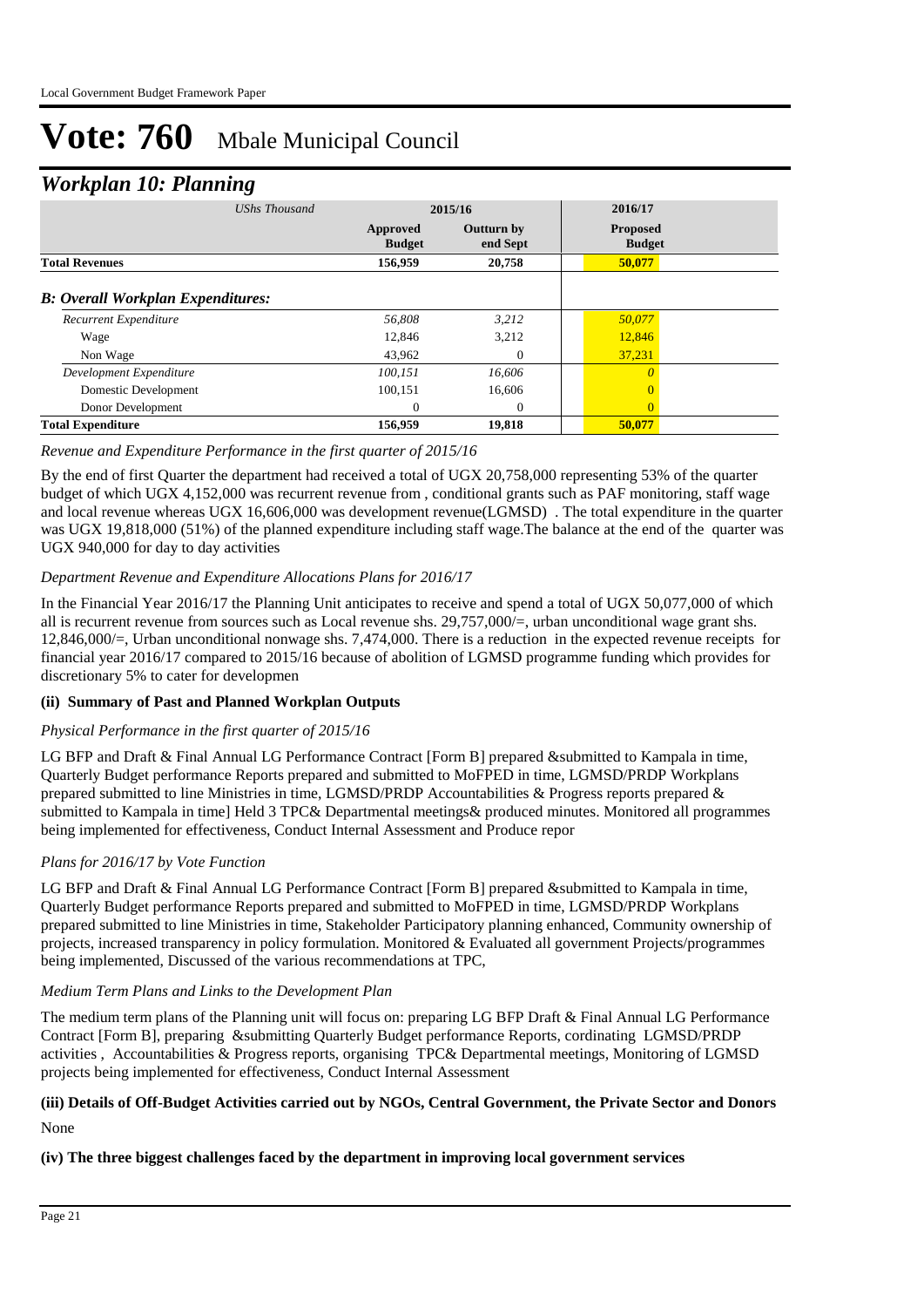## *Workplan 10: Planning*

#### *Rigid Staff Structure 1.*

The staff structure in planning sector is rigid & provides for only one person, no recruitment option for additional staff, doesn't allow growth and therefore doesn't match with the effective delivery requirements of the organisation.

#### *Laxity from HODs in workplan & Quarterly progress report preparation 2.*

There is laxity amongest sector heads to prepare sector workplans &Quarterly budget performance reports for submission to planning unit for consolidation is the biggest challenge. They think OBT preparation is Planner's daily routine work.

#### *Lack of transport 3.*

The Planning Unit does not have means of transport making it difficult to adequately conduct mentoring and trainings and Support supervision for Lower Local Governments.

### *Workplan 11: Internal Audit*

#### **(i) Overview of Workplan Revenue and Expenditures**

| <b>UShs Thousand</b>                          | 2015/16                   |                               | 2016/17                          |  |
|-----------------------------------------------|---------------------------|-------------------------------|----------------------------------|--|
|                                               | Approved<br><b>Budget</b> | <b>Outturn by</b><br>end Sept | <b>Proposed</b><br><b>Budget</b> |  |
| A: Breakdown of Workplan Revenues:            |                           |                               |                                  |  |
| <b>Recurrent Revenues</b>                     | 123,916                   | 17,217                        | 118,686                          |  |
| <b>Locally Raised Revenues</b>                | 57,689                    | 3,728                         | 57,689                           |  |
| Support Services Conditional Grant (Non-Wage) | 5,230                     | 1,325                         |                                  |  |
| Urban Unconditional Grant (Non-Wage)          | 12,341                    | $\Omega$                      | 12,341                           |  |
| Urban Unconditional Grant (Wage)              | 48,656                    | 12,164                        | 48,656                           |  |
| <b>Total Revenues</b>                         | 123,916                   | 17,217                        | 118,686                          |  |
| <b>B: Overall Workplan Expenditures:</b>      |                           |                               |                                  |  |
| Recurrent Expenditure                         | 123,916                   | 17,217                        | 118,686                          |  |
| Wage                                          | 48,656                    | 12,164                        | 48,656                           |  |
| Non Wage                                      | 75,260                    | 5,053                         | 70,030                           |  |
| Development Expenditure                       | 0                         | 0                             | O                                |  |
| Domestic Development                          | 0                         | $\mathbf{0}$                  |                                  |  |
| Donor Development                             | 0                         | $\mathbf{0}$                  | $\Omega$                         |  |
| <b>Total Expenditure</b>                      | 123,916                   | 17,217                        | 118,686                          |  |

#### *Revenue and Expenditure Performance in the first quarter of 2015/16*

By the end of first Quarter the department had received a total of UGX 17,217,000 representing 56% of the quarter budget of which all was recurrent revenue from , conditional grants to PAF monitoring, staff salaries and locally raised revenues. The total expenditure in the quarter was UGX 17,217,000 (56%) of the planned expenditure including staff wages of UGX 12,164,000 and rest 5,053,000 as recurrent expenditures.

#### *Department Revenue and Expenditure Allocations Plans for 2016/17*

In the Financial Year 2016/17 the department anticipates to receive and spend a total of UGX 118,686,000 from grants such as Local revenue ,Transfer urban conditional wage grant ,Urban unconditional nonwage all on recurrent expenditures.There is a reduction in Revenue reciepts expected and this is due to reduction in local revenue allocations to the department and above all PAF Monitoring figures to operationalized in Finance.

#### **(ii) Summary of Past and Planned Workplan Outputs**

#### *Physical Performance in the first quarter of 2015/16*

4 Quarterly Reports produced 1 for each of the Local Governments, 1 Special audit conducted for maluku primary school, 2 Staff trainning ICPAU carried out, 1 DPAC meetings attended, Audit workplans prepared and submitted to Council for approval, Internal Audit at 3 Divisions of Industrial Division Council, Wanale Division Council, Northern Division Council and 1 at Mbale Municipal Council).